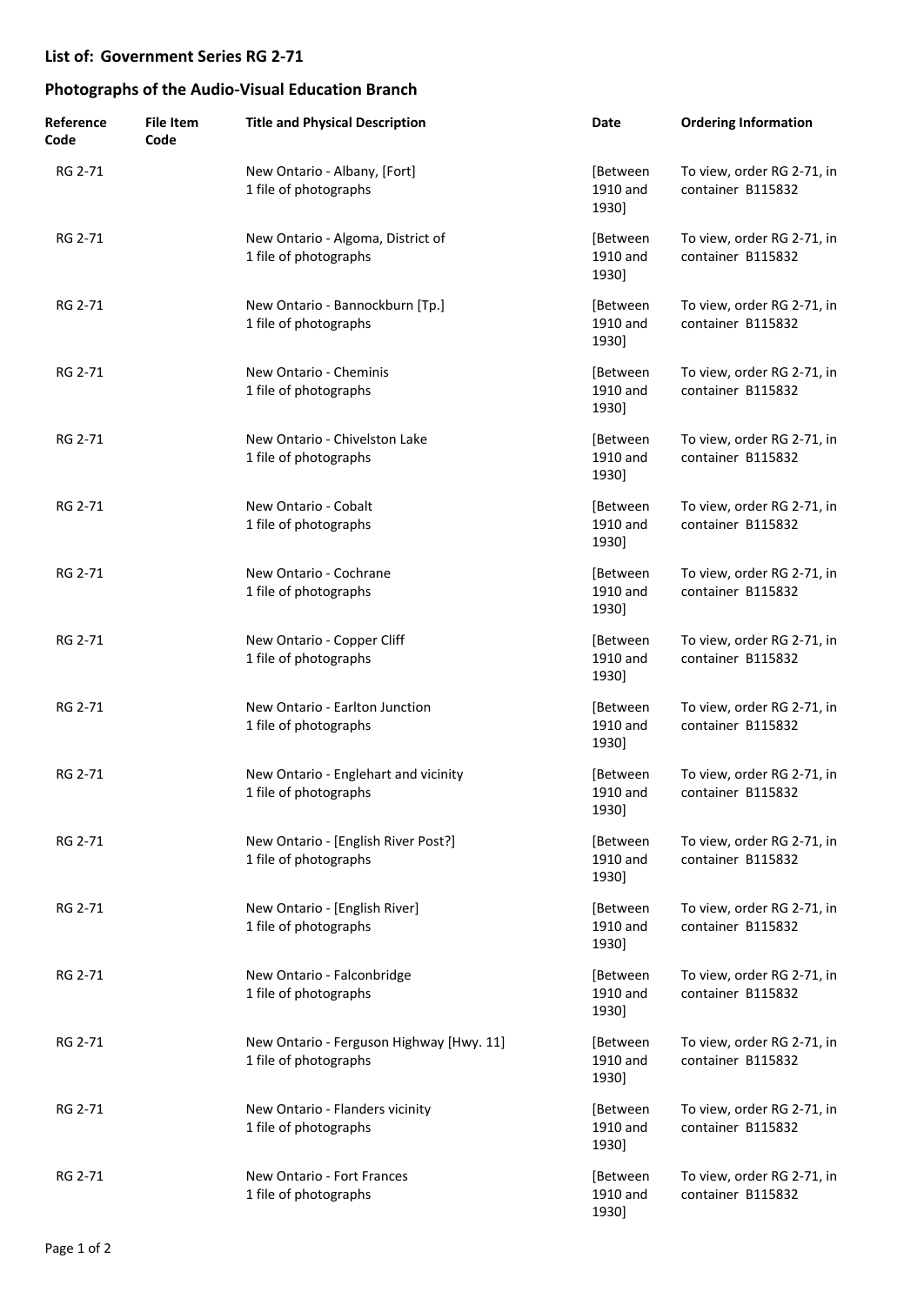| Reference<br>Code | <b>File Item</b><br>Code | <b>Title and Physical Description</b>                  | Date                          | <b>Ordering Information</b>                     |
|-------------------|--------------------------|--------------------------------------------------------|-------------------------------|-------------------------------------------------|
| RG 2-71           |                          | New Ontario - Fort Hope<br>1 file of photographs       | [Between<br>1910 and<br>1930] | To view, order RG 2-71, in<br>container B115832 |
| RG 2-71           |                          | New Ontario - Fort William<br>1 file of photographs    | [Between<br>1910 and<br>1930] | To view, order RG 2-71, in<br>container B115832 |
| RG 2-71           |                          | New Ontario - Gilbert<br>1 file of photographs         | [Between<br>1910 and<br>1930] | To view, order RG 2-71, in<br>container B115832 |
| RG 2-71           |                          | New Ontario - Gogama<br>1 file of photographs          | [Between<br>1910 and<br>1930] | To view, order RG 2-71, in<br>container B115832 |
| RG 2-71           |                          | New Ontario - Haileybury<br>1 file of photographs      | [Between<br>1910 and<br>1930] | To view, order RG 2-71, in<br>container B115832 |
| RG 2-71           |                          | New Ontario - Hudson<br>1 file of photographs          | [Between<br>1910 and<br>1930] | To view, order RG 2-71, in<br>container B115832 |
| RG 2-71           |                          | New Ontario - Iroquois Falls<br>1 file of photographs  | [Between<br>1910 and<br>1930] | To view, order RG 2-71, in<br>container B115832 |
| RG 2-71           |                          | New Ontario - Kakabeka Falls<br>1 file of photographs  | [Between<br>1910 and<br>1930] | To view, order RG 2-71, in<br>container B115832 |
| RG 2-71           |                          | New Ontario - Kapuskasing<br>1 file of photographs     | [Between<br>1910 and<br>1930] | To view, order RG 2-71, in<br>container B115832 |
| RG 2-71           |                          | New Ontario - Keewatin<br>1 file of photographs        | [Between<br>1910 and<br>1930] | To view, order RG 2-71, in<br>container B115832 |
| RG 2-71           |                          | New Ontario - Kenora District<br>1 file of photographs | [Between<br>1910 and<br>1930] | To view, order RG 2-71, in<br>container B115832 |
| RG 2-71           |                          | New Ontario - Kirkland Lake<br>1 file of photographs   | [Between<br>1910 and<br>1930] | To view, order RG 2-71, in<br>container B115832 |
| RG 2-71           |                          | New Ontario - Latchford<br>1 file of photographs       | [Between<br>1910 and<br>1930] | To view, order RG 2-71, in<br>container B115832 |
| RG 2-71           |                          | New Ontario - Matheson<br>1 file of photographs        | [Between<br>1910 and<br>1930] | To view, order RG 2-71, in<br>container B115832 |
| RG 2-71           |                          | New Ontario - Monteith<br>1 file of photographs        | [Between<br>1910 and<br>1930] | To view, order RG 2-71, in<br>container B115832 |
| RG 2-71           |                          | New Ontario - Moose Factory<br>1 file of photographs   | [Between<br>1910 and<br>1930] | To view, order RG 2-71, in<br>container B115832 |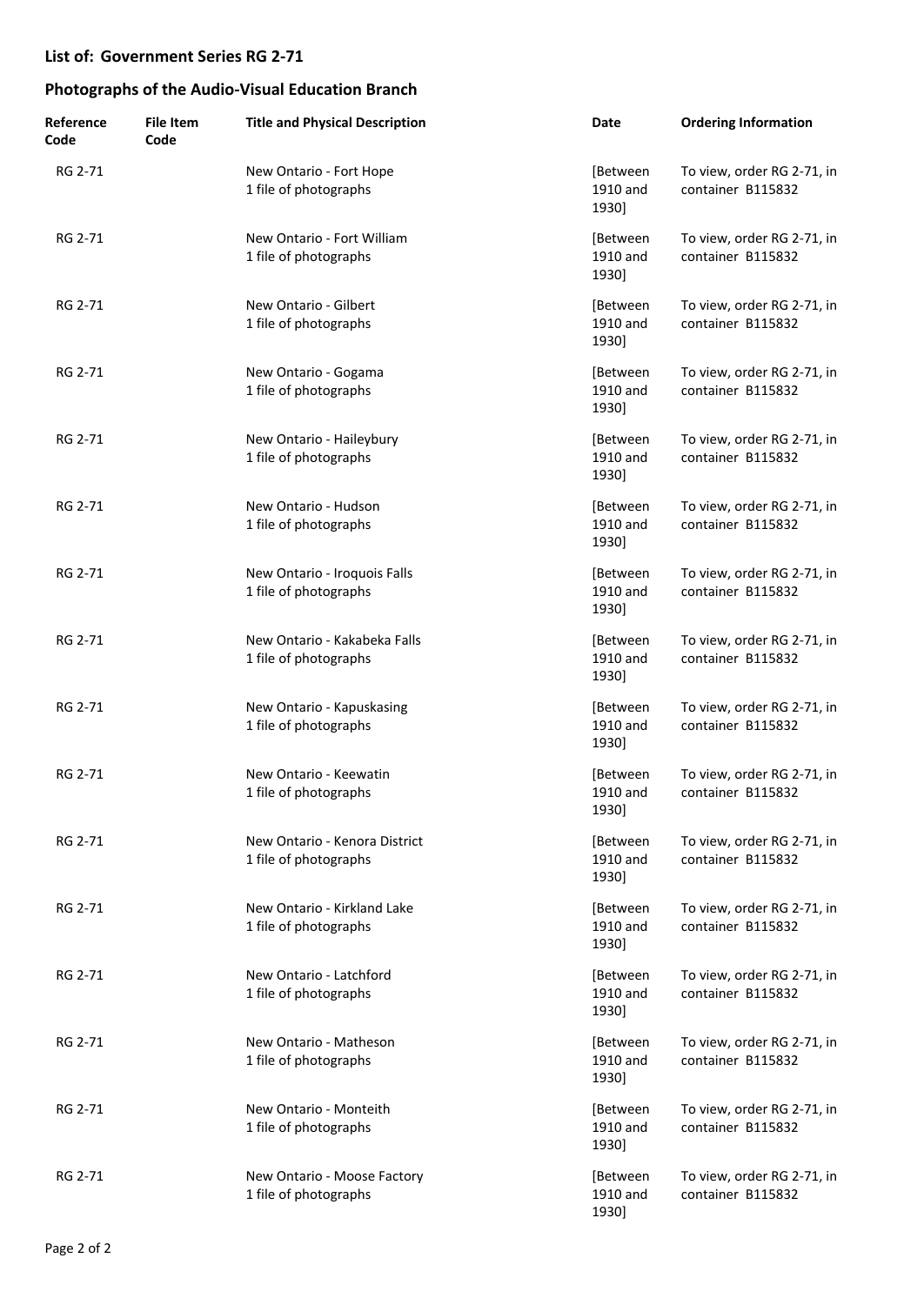| Reference<br>Code | <b>File Item</b><br>Code | <b>Title and Physical Description</b>                        | Date                          | <b>Ordering Information</b>                     |
|-------------------|--------------------------|--------------------------------------------------------------|-------------------------------|-------------------------------------------------|
| RG 2-71           |                          | New Ontario - New Liskeard<br>1 file of photographs          | [Between<br>1910 and<br>1930] | To view, order RG 2-71, in<br>container B115832 |
| RG 2-71           |                          | New Ontario - North Bay<br>1 file of photographs             | [Between<br>1910 and<br>1930] | To view, order RG 2-71, in<br>container B115832 |
| RG 2-71           |                          | New Ontario - Osnaburgh House<br>1 file of photographs       | [Between<br>1910 and<br>1930] | To view, order RG 2-71, in<br>container B115832 |
| RG 2-71           |                          | New Ontario - Pine Ridge<br>1 file of photographs            | [Between<br>1910 and<br>1930] | To view, order RG 2-71, in<br>container B115832 |
| RG 2-71           |                          | New Ontario - Porcupine<br>1 file of photographs             | [Between<br>1910 and<br>1930] | To view, order RG 2-71, in<br>container B115832 |
| RG 2-71           |                          | New Ontario - Porquis Junction<br>1 file of photographs      | [Between<br>1910 and<br>1930] | To view, order RG 2-71, in<br>container B115832 |
| RG 2-71           |                          | New Ontario - Port Arthur<br>1 file of photographs           | [Between<br>1910 and<br>1930] | To view, order RG 2-71, in<br>container B115832 |
| RG 2-71           |                          | New Ontario - Ramore<br>1 file of photographs                | [Between<br>1910 and<br>1930] | To view, order RG 2-71, in<br>container B115832 |
| RG 2-71           |                          | New Ontario - Red Lake<br>1 file of photographs              | [Between<br>1910 and<br>1930] | To view, order RG 2-71, in<br>container B115832 |
| RG 2-71           |                          | New Ontario - Shillington<br>1 file of photographs           | [Between<br>1910 and<br>1930] | To view, order RG 2-71, in<br>container B115832 |
| RG 2-71           |                          | New Ontario - Silver Islet<br>1 file of photographs          | [Between<br>1910 and<br>1930] | To view, order RG 2-71, in<br>container B115832 |
| RG 2-71           |                          | New Ontario - Sudbury<br>1 file of photographs               | [Between<br>1910 and<br>1930] | To view, order RG 2-71, in<br>container B115832 |
| RG 2-71           |                          | New Ontario - Swastika and vicinity<br>1 file of photographs | [Between<br>1910 and<br>1930] | To view, order RG 2-71, in<br>container B115832 |
| RG 2-71           |                          | New Ontario - Temagami and region<br>1 file of photographs   | [Between<br>1910 and<br>1930] | To view, order RG 2-71, in<br>container B115832 |
| RG 2-71           |                          | New Ontario - Thornloe<br>1 file of photographs              | [Between<br>1910 and<br>1930] | To view, order RG 2-71, in<br>container B115832 |
| RG 2-71           |                          | New Ontario - Tilden Lake<br>1 file of photographs           | [Between<br>1910 and<br>1930] | To view, order RG 2-71, in<br>container B115832 |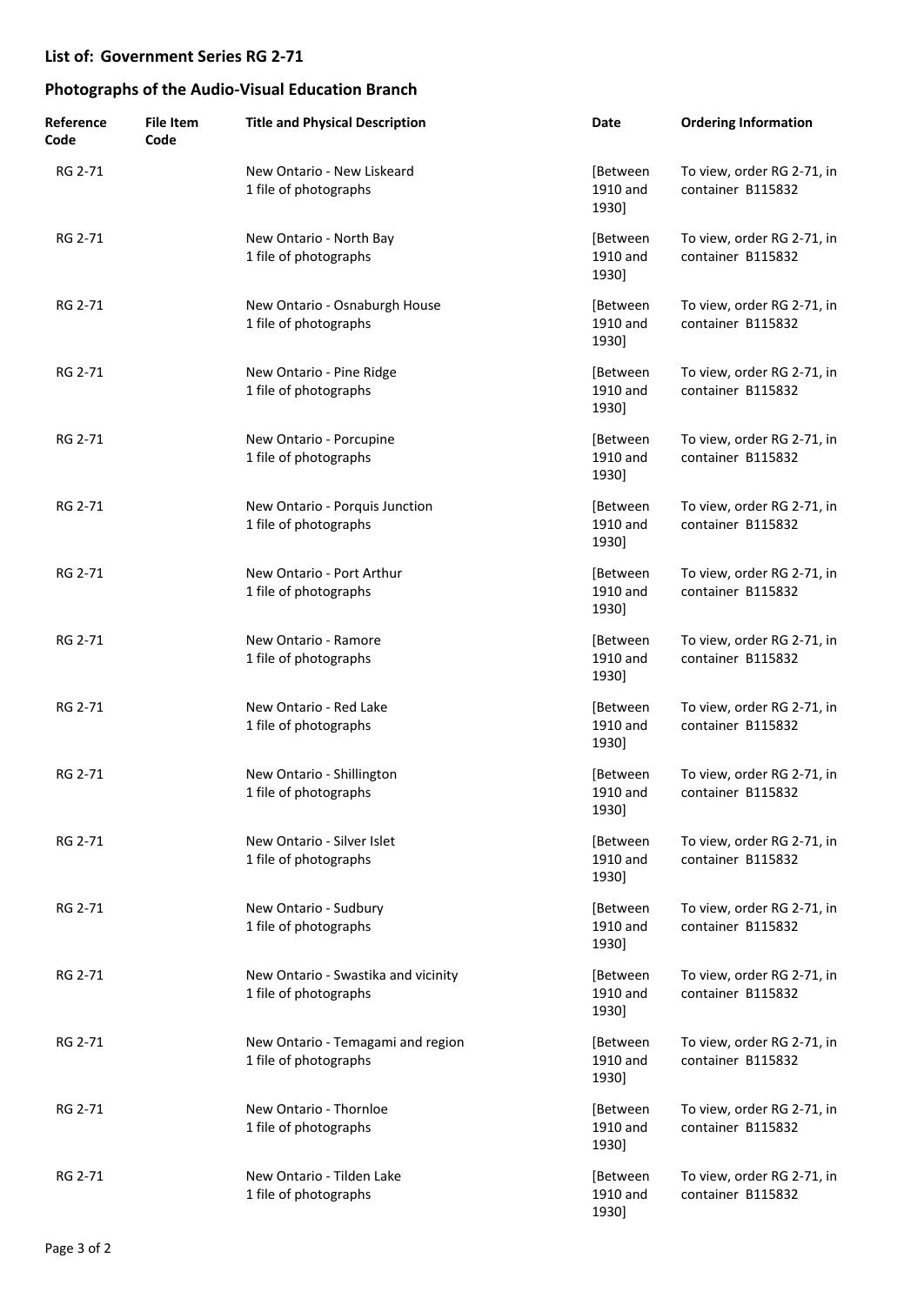| Reference<br>Code | <b>File Item</b><br>Code | <b>Title and Physical Description</b>                   | Date                          | <b>Ordering Information</b>                     |
|-------------------|--------------------------|---------------------------------------------------------|-------------------------------|-------------------------------------------------|
| RG 2-71           |                          | New Ontario - Timmins<br>1 file of photographs          | [Between<br>1910 and<br>1930] | To view, order RG 2-71, in<br>container B115832 |
| RG 2-71           |                          | New Ontario - Northern Ontario<br>1 file of photographs | [Between<br>1910 and<br>1930] | To view, order RG 2-71, in<br>container B115832 |
| RG 2-71           |                          | Ontario - Algonquin Park<br>1 file of photographs       | [Between<br>1910 and<br>1930] | To view, order RG 2-71, in<br>container B115832 |
| RG 2-71           |                          | Ontario - Allandale<br>1 file of photographs            | [Between<br>1910 and<br>1930] | To view, order RG 2-71, in<br>container B115832 |
| RG 2-71           |                          | Ontario - Ancaster<br>1 file of photographs             | [Between<br>1910 and<br>1930] | To view, order RG 2-71, in<br>container B115832 |
| RG 2-71           |                          | <b>Ontario - Balls Falls</b><br>1 file of photographs   | [Between<br>1910 and<br>1930] | To view, order RG 2-71, in<br>container B115832 |
| RG 2-71           |                          | Ontario - Barrie<br>1 file of photographs               | [Between<br>1910 and<br>1930] | To view, order RG 2-71, in<br>container B115832 |
| RG 2-71           |                          | Ontario - Bartonville<br>1 file of photographs          | [Between<br>1910 and<br>1930] | To view, order RG 2-71, in<br>container B115832 |
| RG 2-71           |                          | Ontario - Bay of Quinte<br>1 file of photographs        | [Between<br>1910 and<br>1930] | To view, order RG 2-71, in<br>container B115832 |
| RG 2-71           |                          | Ontario - Beausoleil Island<br>1 file of photographs    | [Between<br>1910 and<br>1930] | To view, order RG 2-71, in<br>container B115832 |
| RG 2-71           |                          | Ontario - Belleville<br>1 file of photographs           | [Between<br>1910 and<br>1930] | To view, order RG 2-71, in<br>container B115832 |
| RG 2-71           |                          | Ontario - Bowmanville<br>1 file of photographs          | [Between<br>1910 and<br>1930] | To view, order RG 2-71, in<br>container B115832 |
| RG 2-71           |                          | Ontario - Bracebridge<br>1 file of photographs          | [Between<br>1910 and<br>1930] | To view, order RG 2-71, in<br>container B115832 |
| RG 2-71           |                          | Ontario - Brampton<br>1 file of photographs             | [Between<br>1910 and<br>1930] | To view, order RG 2-71, in<br>container B115832 |
| RG 2-71           |                          | Ontario - Brantford<br>1 file of photographs            | [Between<br>1910 and<br>1930] | To view, order RG 2-71, in<br>container B115832 |
| RG 2-71           |                          | Ontario - Brighton<br>1 file of photographs             | [Between<br>1910 and<br>1930] | To view, order RG 2-71, in<br>container B115832 |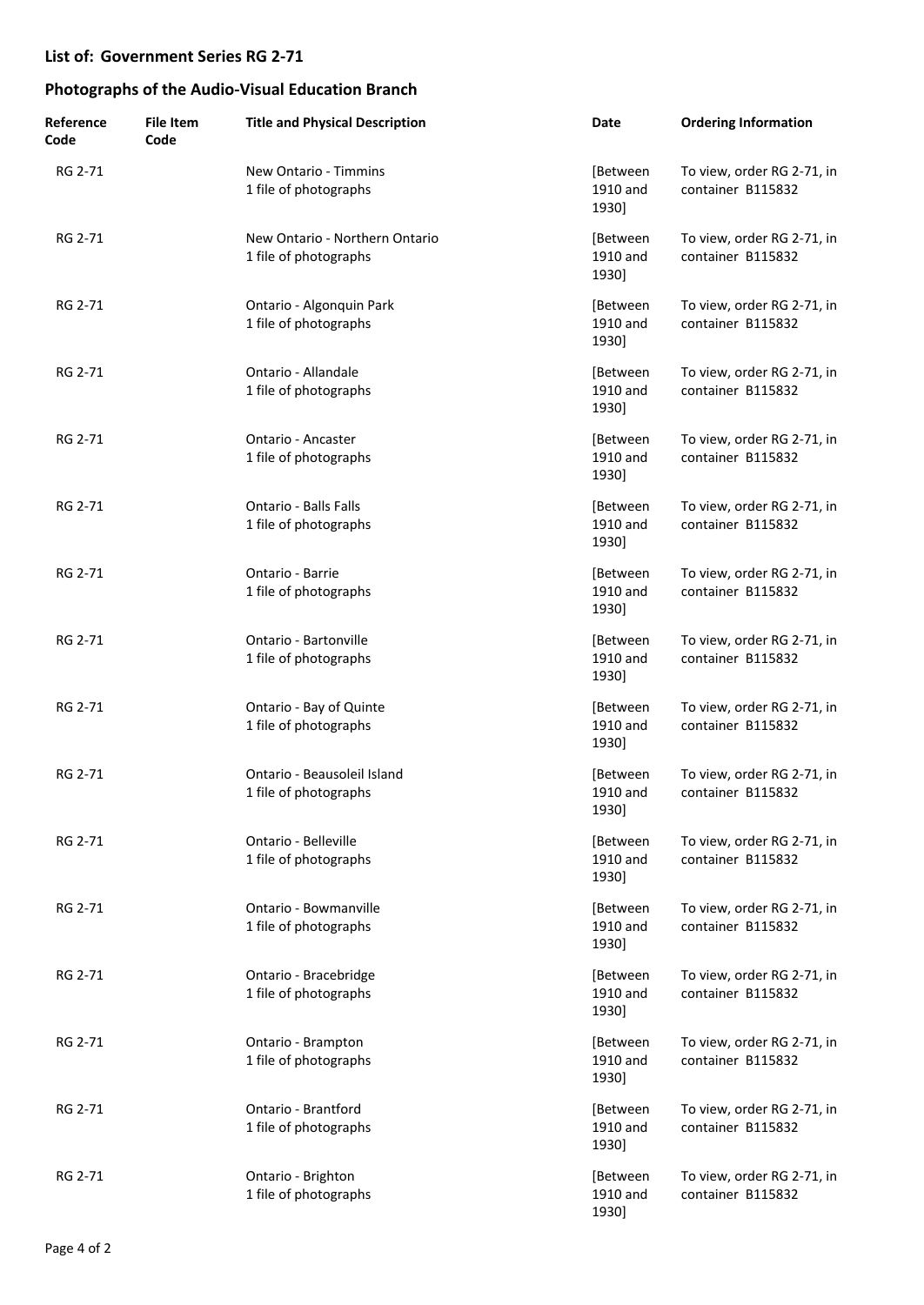| Reference<br>Code | <b>File Item</b><br>Code | <b>Title and Physical Description</b>                   | Date                          | <b>Ordering Information</b>                     |
|-------------------|--------------------------|---------------------------------------------------------|-------------------------------|-------------------------------------------------|
| RG 2-71           |                          | Ontario - Bronte<br>1 file of photographs               | [Between<br>1910 and<br>1930] | To view, order RG 2-71, in<br>container B115832 |
| RG 2-71           |                          | Ontario - Burk's Falls<br>1 file of photographs         | [Between<br>1910 and<br>1930] | To view, order RG 2-71, in<br>container B115832 |
| RG 2-71           |                          | Ontario - Burlington<br>1 file of photographs           | [Between<br>1910 and<br>1930] | To view, order RG 2-71, in<br>container B115832 |
| RG 2-71           |                          | Ontario - Camperdown<br>1 file of photographs           | [Between<br>1910 and<br>1930] | To view, order RG 2-71, in<br>container B115832 |
| RG 2-71           |                          | Ontario - Chatham<br>1 file of photographs              | [Between<br>1910 and<br>1930] | To view, order RG 2-71, in<br>container B115832 |
| RG 2-71           |                          | Ontario - Chemung Lake<br>1 file of photographs         | [Between<br>1910 and<br>1930] | To view, order RG 2-71, in<br>container B115832 |
| RG 2-71           |                          | Ontario - Chippawa<br>1 file of photographs             | [Between<br>1910 and<br>1930] | To view, order RG 2-71, in<br>container B115832 |
| RG 2-71           |                          | Ontario - Collingwood<br>1 file of photographs          | [Between<br>1910 and<br>1930] | To view, order RG 2-71, in<br>container B115832 |
| RG 2-71           |                          | <b>Ontario - DeCew Falls</b><br>1 file of photographs   | [Between<br>1910 and<br>1930] | To view, order RG 2-71, in<br>container B115832 |
| RG 2-71           |                          | <b>Ontario - Deux Rivieres</b><br>1 file of photographs | [Between<br>1910 and<br>1930] | To view, order RG 2-71, in<br>container B115832 |
| RG 2-71           |                          | Ontario - Dixie<br>1 file of photographs                | [Between<br>1910 and<br>1930] | To view, order RG 2-71, in<br>container B115832 |
| RG 2-71           |                          | Ontario - Dresden<br>1 file of photographs              | [Between<br>1910 and<br>1930] | To view, order RG 2-71, in<br>container B115832 |
| RG 2-71           |                          | Ontario - Elmvale<br>1 file of photographs              | [Between<br>1910 and<br>1930] | To view, order RG 2-71, in<br>container B115832 |
| RG 2-71           |                          | Ontario - Erieau<br>1 file of photographs               | [Between<br>1910 and<br>1930] | To view, order RG 2-71, in<br>container B115832 |
| RG 2-71           |                          | Ontario - Erie Beach<br>1 file of photographs           | [Between<br>1910 and<br>1930] | To view, order RG 2-71, in<br>container B115832 |
| RG 2-71           |                          | Ontario - Etobicoke<br>1 file of photographs            | [Between<br>1910 and<br>1930] | To view, order RG 2-71, in<br>container B115832 |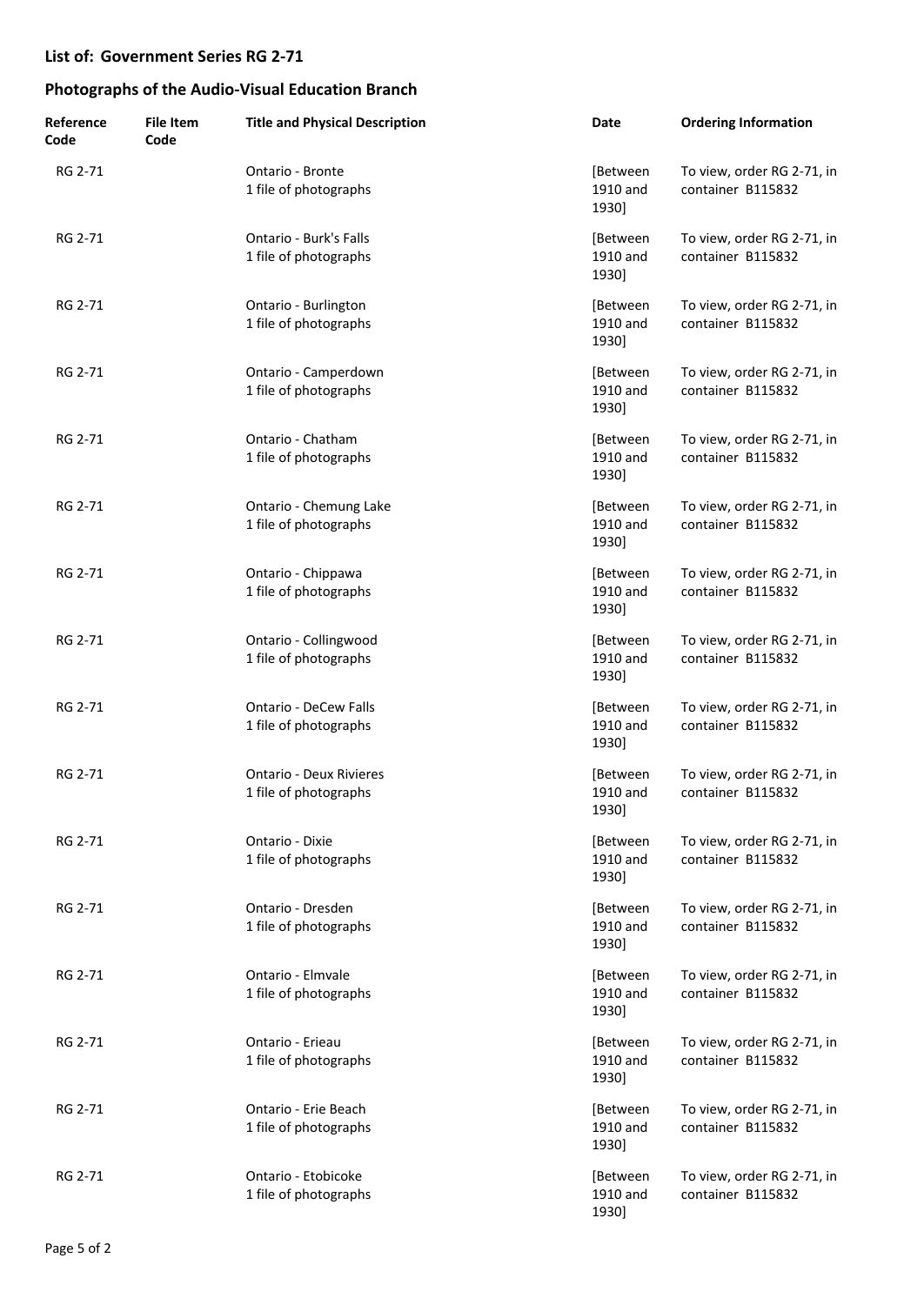| Reference<br>Code | <b>File Item</b><br>Code | <b>Title and Physical Description</b>                    | Date                          | <b>Ordering Information</b>                     |
|-------------------|--------------------------|----------------------------------------------------------|-------------------------------|-------------------------------------------------|
| RG 2-71           |                          | Ontario - Fort Erie<br>1 file of photographs             | [Between<br>1910 and<br>1930] | To view, order RG 2-71, in<br>container B115832 |
| RG 2-71           |                          | Ontario - Galt<br>1 file of photographs                  | [Between<br>1910 and<br>1930] | To view, order RG 2-71, in<br>container B115832 |
| RG 2-71           |                          | Ontario - Gananoque<br>1 file of photographs             | [Between<br>1910 and<br>1930] | To view, order RG 2-71, in<br>container B115832 |
| RG 2-71           |                          | Ontario - Georgian Bay<br>1 file of photographs          | [Between<br>1910 and<br>1930] | To view, order RG 2-71, in<br>container B115832 |
| RG 2-71           |                          | Ontario - Gordon<br>1 file of photographs                | [Between<br>1910 and<br>1930] | To view, order RG 2-71, in<br>container B115832 |
| RG 2-71           |                          | Ontario - Grafton<br>1 file of photographs               | [Between<br>1910 and<br>1930] | To view, order RG 2-71, in<br>container B115832 |
| RG 2-71           |                          | Ontario - Gravenhurst<br>1 file of photographs           | [Between<br>1910 and<br>1930] | To view, order RG 2-71, in<br>container B115832 |
| RG 2-71           |                          | <b>Ontario - Grey County</b><br>1 file of photographs    | [Between<br>1910 and<br>1930] | To view, order RG 2-71, in<br>container B115832 |
| RG 2-71           |                          | Ontario - Guelph (and vicinity)<br>1 file of photographs | [Between<br>1910 and<br>1930] | To view, order RG 2-71, in<br>container B115832 |
| RG 2-71           |                          | Ontario - Hamilton<br>1 file of photographs              | [Between<br>1910 and<br>1930] | To view, order RG 2-71, in<br>container B115832 |
| RG 2-71           |                          | Ontario - Hockley Valley<br>1 file of photographs        | [Between<br>1910 and<br>1930] | To view, order RG 2-71, in<br>container B115832 |
| RG 2-71           |                          | Ontario - Honey Harbour<br>1 file of photographs         | [Between<br>1910 and<br>1930] | To view, order RG 2-71, in<br>container B115832 |
| RG 2-71           |                          | Ontario - Kawartha Lakes<br>1 file of photographs        | [Between<br>1910 and<br>1930] | To view, order RG 2-71, in<br>container B115832 |
| RG 2-71           |                          | Ontario - Kent County<br>1 file of photographs           | [Between<br>1910 and<br>1930] | To view, order RG 2-71, in<br>container B115832 |
| RG 2-71           |                          | Ontario - Kingston<br>1 file of photographs              | [Between<br>1910 and<br>1930] | To view, order RG 2-71, in<br>container B115832 |
| RG 2-71           |                          | Ontario - Kirkfield<br>1 file of photographs             | [Between<br>1910 and<br>1930] | To view, order RG 2-71, in<br>container B115832 |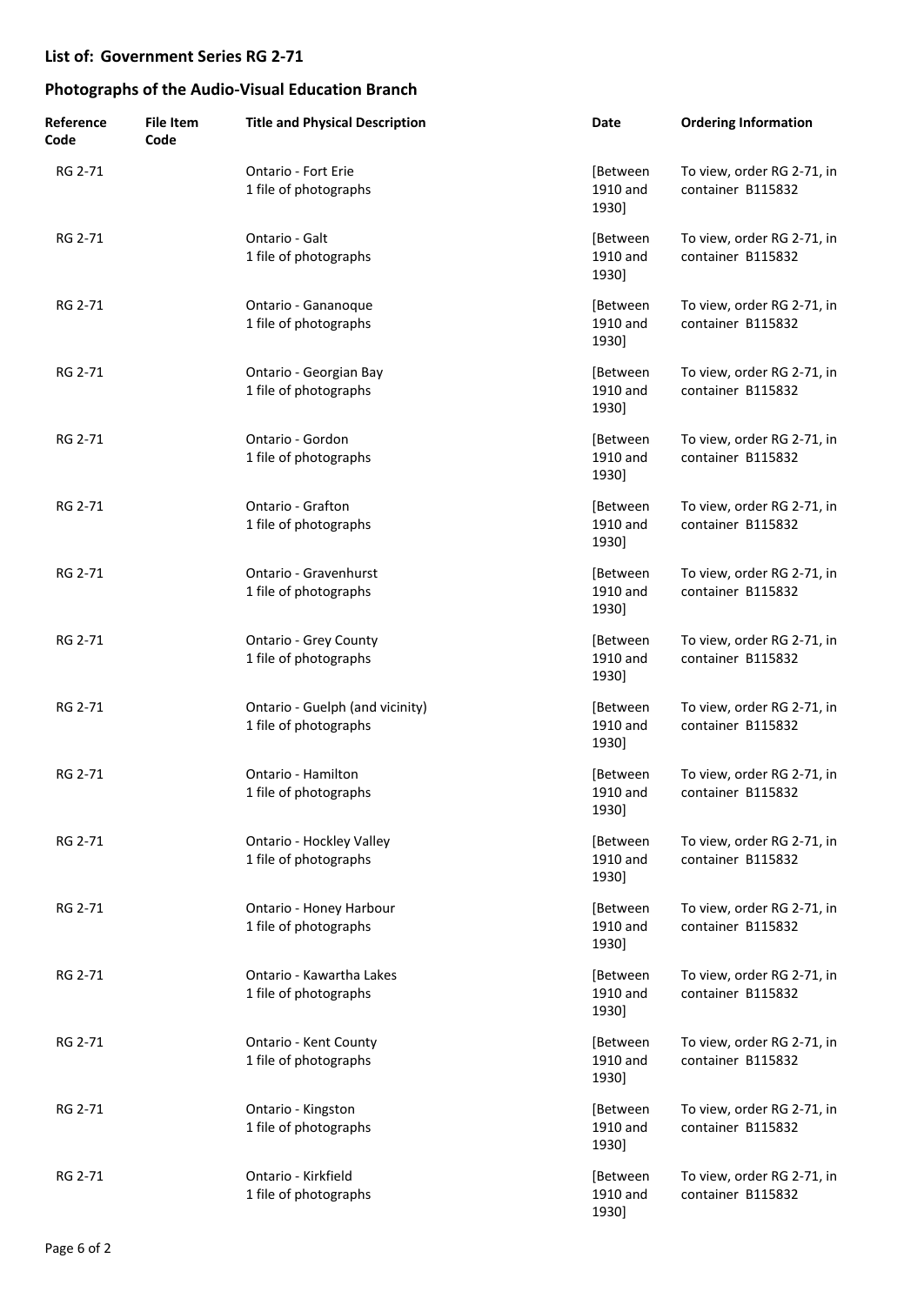| Reference<br>Code | <b>File Item</b><br>Code | <b>Title and Physical Description</b>                  | Date                          | <b>Ordering Information</b>                     |
|-------------------|--------------------------|--------------------------------------------------------|-------------------------------|-------------------------------------------------|
| RG 2-71           |                          | Ontario - Lake of Bays<br>1 file of photographs        | [Between<br>1910 and<br>1930] | To view, order RG 2-71, in<br>container B115832 |
| RG 2-71           |                          | Ontario - Langstaff<br>1 file of photographs           | [Between<br>1910 and<br>1930] | To view, order RG 2-71, in<br>container B115832 |
| RG 2-71           |                          | Ontario - Leaside<br>1 file of photographs             | [Between<br>1910 and<br>1930] | To view, order RG 2-71, in<br>container B115832 |
| RG 2-71           |                          | Ontario - Lafontaine<br>1 file of photographs          | [Between<br>1910 and<br>1930] | To view, order RG 2-71, in<br>container B115832 |
| RG 2-71           |                          | Ontario - London<br>1 file of photographs              | [Between<br>1910 and<br>1930] | To view, order RG 2-71, in<br>container B115832 |
| RG 2-71           |                          | Ontario - Manchester<br>1 file of photographs          | [Between<br>1910 and<br>1930] | To view, order RG 2-71, in<br>container B115832 |
| RG 2-71           |                          | Ontario - Manitoulin Island<br>1 file of photographs   | [Between<br>1910 and<br>1930] | To view, order RG 2-71, in<br>container B115832 |
| RG 2-71           |                          | Ontario - Meadowvale<br>1 file of photographs          | [Between<br>1910 and<br>1930] | To view, order RG 2-71, in<br>container B115832 |
| RG 2-71           |                          | Ontario - Meaford<br>1 file of photographs             | [Between<br>1910 and<br>1930] | To view, order RG 2-71, in<br>container B115832 |
| RG 2-71           |                          | Ontario - Merritton<br>1 file of photographs           | [Between<br>1910 and<br>1930] | To view, order RG 2-71, in<br>container B115832 |
| RG 2-71           |                          | Ontario - Midland<br>1 file of photographs             | [Between<br>1910 and<br>1930] | To view, order RG 2-71, in<br>container B115832 |
| RG 2-71           |                          | Ontario - Muskoka<br>1 file of photographs             | [Between<br>1910 and<br>1930] | To view, order RG 2-71, in<br>container B115832 |
| RG 2-71           |                          | Ontario - Nelson<br>1 file of photographs              | [Between<br>1910 and<br>1930] | To view, order RG 2-71, in<br>container B115832 |
| RG 2-71           |                          | Ontario - Newcastle<br>1 file of photographs           | [Between<br>1910 and<br>1930] | To view, order RG 2-71, in<br>container B115832 |
| RG 2-71           |                          | Ontario - Niagara Falls<br>1 file of photographs       | [Between<br>1910 and<br>1930] | To view, order RG 2-71, in<br>container B115832 |
| RG 2-71           |                          | Ontario - Niagara-on-the-Lake<br>1 file of photographs | [Between<br>1910 and<br>1930] | To view, order RG 2-71, in<br>container B115832 |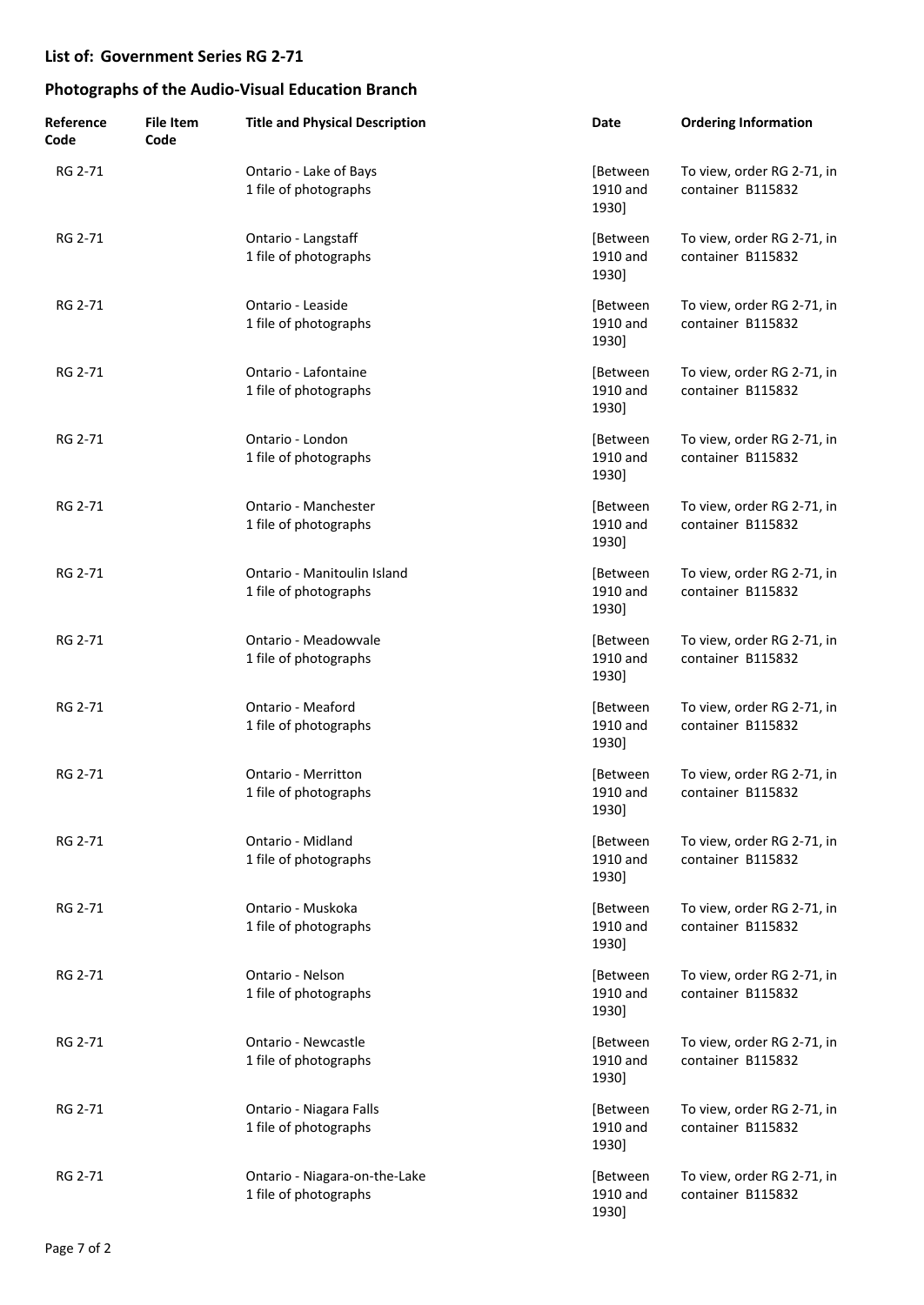| Reference<br>Code | <b>File Item</b><br>Code | <b>Title and Physical Description</b>                   | Date                          | <b>Ordering Information</b>                     |
|-------------------|--------------------------|---------------------------------------------------------|-------------------------------|-------------------------------------------------|
| RG 2-71           |                          | Ontario - Oakville<br>1 file of photographs             | [Between<br>1910 and<br>1930] | To view, order RG 2-71, in<br>container B115832 |
| RG 2-71           |                          | Ontario - Orangeville<br>1 file of photographs          | [Between<br>1910 and<br>1930] | To view, order RG 2-71, in<br>container B115832 |
| RG 2-71           |                          | Ontario - Orillia<br>1 file of photographs              | [Between<br>1910 and<br>1930] | To view, order RG 2-71, in<br>container B115832 |
| RG 2-71           |                          | Ontario - Oshawa<br>1 file of photographs               | [Between<br>1910 and<br>1930] | To view, order RG 2-71, in<br>container B115832 |
| RG 2-71           |                          | Ontario - Ottawa<br>1 file of photographs               | [Between<br>1910 and<br>1930] | To view, order RG 2-71, in<br>container B115832 |
| RG 2-71           |                          | Ontario - Palermo<br>1 file of photographs              | [Between<br>1910 and<br>1930] | To view, order RG 2-71, in<br>container B115832 |
| RG 2-71           |                          | Ontario - Paris<br>1 file of photographs                | [Between<br>1910 and<br>1930] | To view, order RG 2-71, in<br>container B115832 |
| RG 2-71           |                          | Ontario - Parry Sound<br>1 file of photographs          | [Between<br>1910 and<br>1930] | To view, order RG 2-71, in<br>container B115832 |
| RG 2-71           |                          | Ontario - Peterborough<br>1 file of photographs         | [Between<br>1910 and<br>1930] | To view, order RG 2-71, in<br>container B115832 |
| RG 2-71           |                          | Ontario - Point Anne<br>1 file of photographs           | [Between<br>1910 and<br>1930] | To view, order RG 2-71, in<br>container B115832 |
| RG 2-71           |                          | Ontario - Port Colborne<br>1 file of photographs        | [Between<br>1910 and<br>1930] | To view, order RG 2-71, in<br>container B115832 |
| RG 2-71           |                          | <b>Ontario - Port McNicoll</b><br>1 file of photographs | [Between<br>1910 and<br>1930] | To view, order RG 2-71, in<br>container B115832 |
| RG 2-71           |                          | Ontario - Port Nelson<br>1 file of photographs          | [Between<br>1910 and<br>1930] | To view, order RG 2-71, in<br>container B115832 |
| RG 2-71           |                          | Ontario - Port Severn<br>1 file of photographs          | [Between<br>1910 and<br>1930] | To view, order RG 2-71, in<br>container B115832 |
| RG 2-71           |                          | Ontario - Port Weller<br>1 file of photographs          | [Between<br>1910 and<br>1930] | To view, order RG 2-71, in<br>container B115832 |
| RG 2-71           |                          | Ontario - Power Glen<br>1 file of photographs           | [Between<br>1910 and<br>1930] | To view, order RG 2-71, in<br>container B115832 |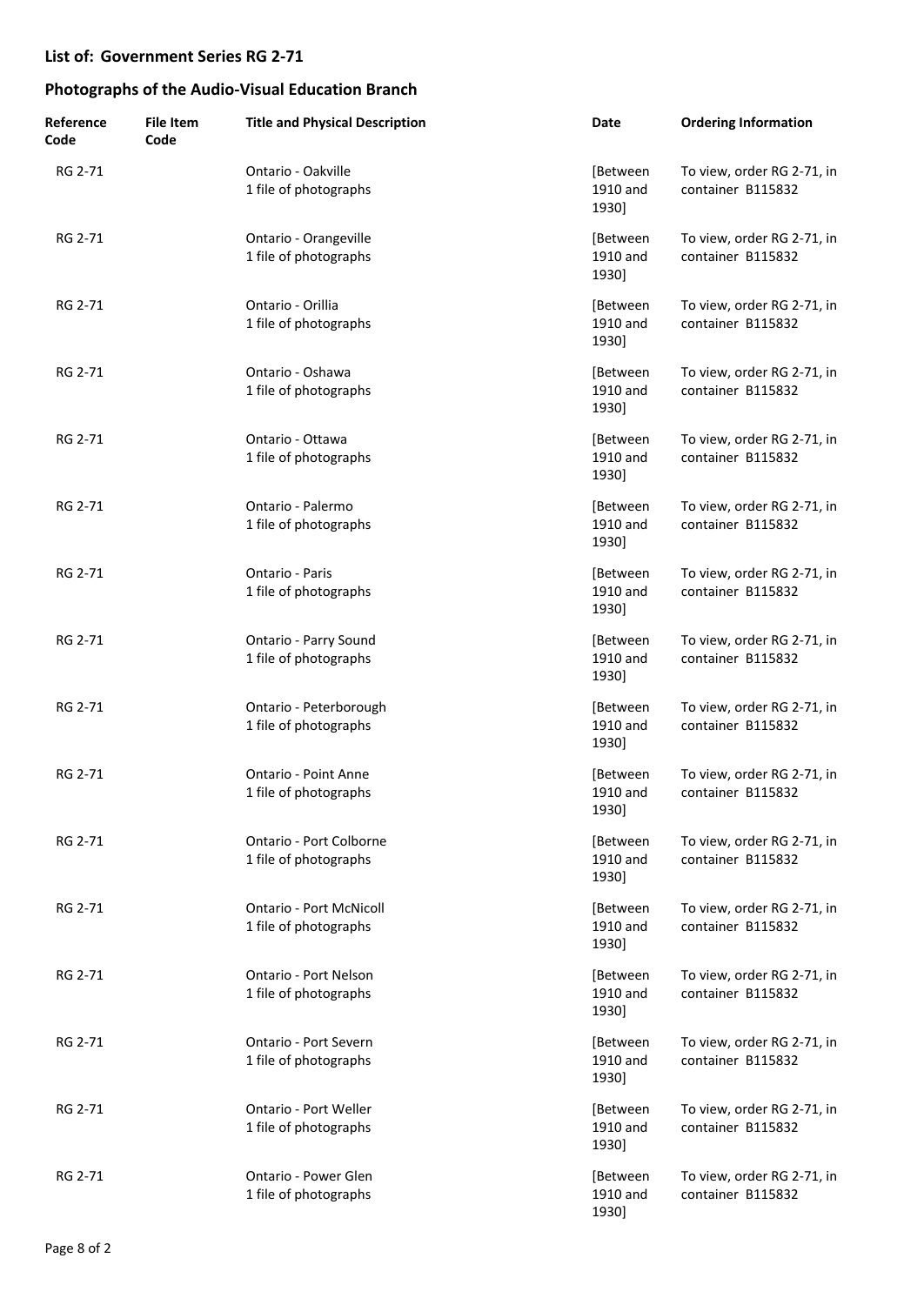| Reference<br>Code | <b>File Item</b><br>Code | <b>Title and Physical Description</b>                  | Date                          | <b>Ordering Information</b>                     |
|-------------------|--------------------------|--------------------------------------------------------|-------------------------------|-------------------------------------------------|
| RG 2-71           |                          | Ontario - Queenston<br>1 file of photographs           | [Between<br>1910 and<br>1930] | To view, order RG 2-71, in<br>container B115832 |
| RG 2-71           |                          | <b>Ontario - Quetico Park</b><br>1 file of photographs | [Between<br>1910 and<br>1930] | To view, order RG 2-71, in<br>container B115832 |
| RG 2-71           |                          | Ontario - Reynoldsville<br>1 file of photographs       | [Between<br>1910 and<br>1930] | To view, order RG 2-71, in<br>container B115835 |
| RG 2-71           |                          | Ontario - Ridgetown<br>1 file of photographs           | [Between<br>1910 and<br>1930] | To view, order RG 2-71, in<br>container B115835 |
| RG 2-71           |                          | Ontario - Rockwood<br>1 file of photographs            | [Between<br>1910 and<br>1930] | To view, order RG 2-71, in<br>container B115835 |
| RG 2-71           |                          | Ontario - Rondeau Park<br>1 file of photographs        | [Between<br>1910 and<br>1930] | To view, order RG 2-71, in<br>container B115835 |
| RG 2-71           |                          | Ontario - Rose Point<br>1 file of photographs          | [Between<br>1910 and<br>1930] | To view, order RG 2-71, in<br>container B115835 |
| RG 2-71           |                          | Ontario - St. Catharines<br>1 file of photographs      | [Between<br>1910 and<br>1930] | To view, order RG 2-71, in<br>container B115835 |
| RG 2-71           |                          | Ontario - St. Davids<br>1 file of photographs          | [Between<br>1910 and<br>1930] | To view, order RG 2-71, in<br>container B115835 |
| RG 2-71           |                          | Ontario - Sault Ste. Marie<br>1 file of photographs    | [Between<br>1910 and<br>1930] | To view, order RG 2-71, in<br>container B115835 |
| RG 2-71           |                          | Ontario - Severn R.<br>1 file of photographs           | [Between<br>1910 and<br>1930] | To view, order RG 2-71, in<br>container B115835 |
| RG 2-71           |                          | Ontario - Skeleton Bay<br>1 file of photographs        | [Between<br>1910 and<br>1930] | To view, order RG 2-71, in<br>container B115835 |
| RG 2-71           |                          | Ontario - South River<br>1 file of photographs         | [Between<br>1910 and<br>1930] | To view, order RG 2-71, in<br>container B115835 |
| RG 2-71           |                          | Ontario - Spencerville<br>1 file of photographs        | [Between<br>1910 and<br>1930] | To view, order RG 2-71, in<br>container B115835 |
| RG 2-71           |                          | Ontario - Stamford<br>1 file of photographs            | [Between<br>1910 and<br>1930] | To view, order RG 2-71, in<br>container B115835 |
| RG 2-71           |                          | <b>Ontario - Stoney Creek</b><br>1 file of photographs | [Between<br>1910 and<br>1930] | To view, order RG 2-71, in<br>container B115835 |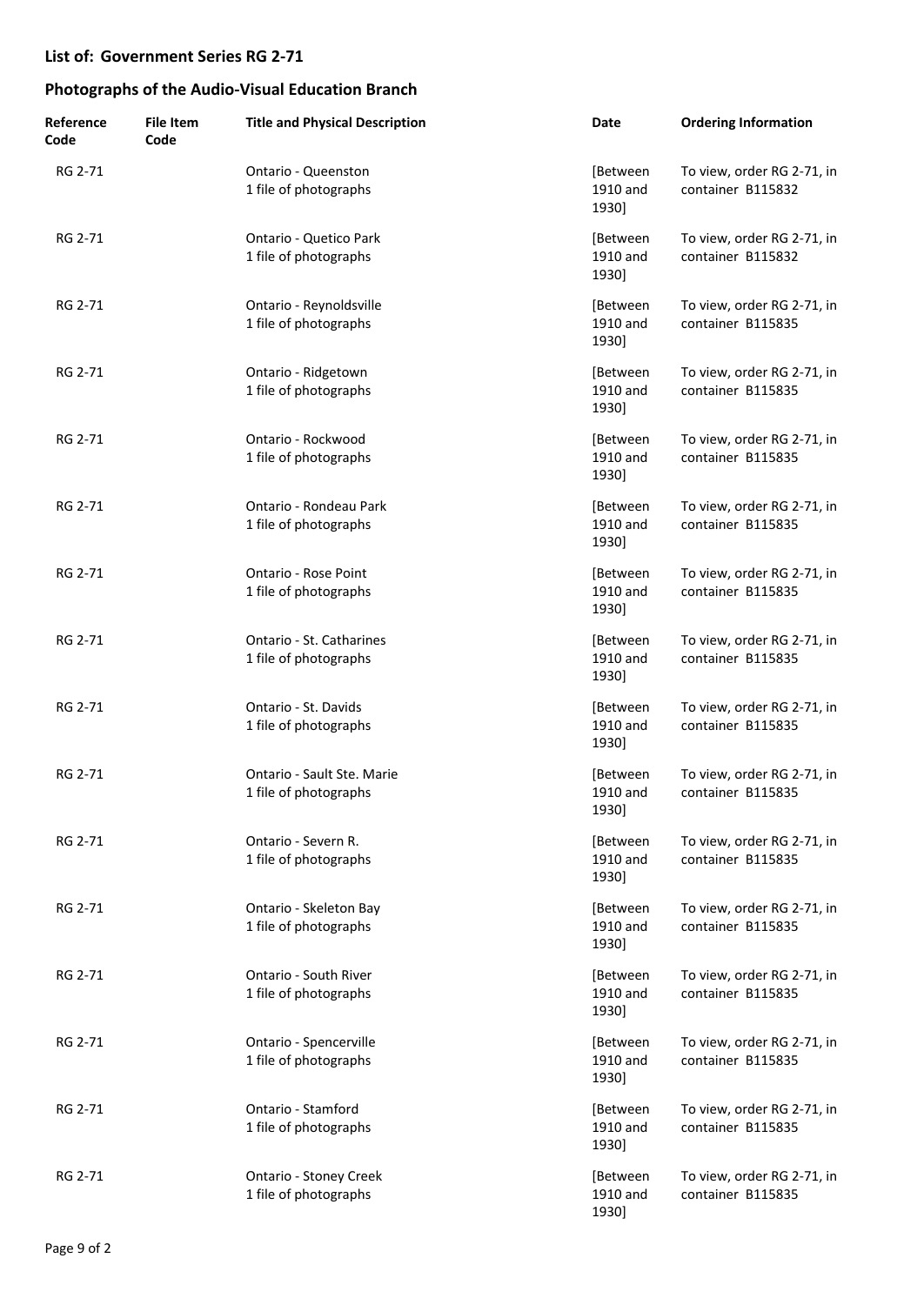| Reference<br>Code | <b>File Item</b><br>Code | <b>Title and Physical Description</b>              | Date                          | <b>Ordering Information</b>                     |
|-------------------|--------------------------|----------------------------------------------------|-------------------------------|-------------------------------------------------|
| RG 2-71           |                          | Ontario - Stratford<br>1 file of photographs       | [Between<br>1910 and<br>1930] | To view, order RG 2-71, in<br>container B115835 |
| RG 2-71           |                          | Ontario - Sunderland<br>1 file of photographs      | [Between<br>1910 and<br>1930] | To view, order RG 2-71, in<br>container B115835 |
| RG 2-71           |                          | Ontario - Thunder [Beach]<br>1 file of photographs | [Between<br>1910 and<br>1930] | To view, order RG 2-71, in<br>container B115835 |
| RG 2-71           |                          | Ontario - Toronto<br>1 file of photographs         | [Between<br>1910 and<br>1930] | To view, order RG 2-71, in<br>container B115835 |
| RG 2-71           |                          | Ontario - Toronto<br>1 file of photographs         | [Between<br>1910 and<br>1930] | To view, order RG 2-71, in<br>container B115835 |
| RG 2-71           |                          | Ontario - Toronto<br>1 file of photographs         | [Between<br>1910 and<br>1930] | To view, order RG 2-71, in<br>container B115835 |
| RG 2-71           |                          | Ontario - Toronto<br>1 file of photographs         | [Between<br>1910 and<br>1930] | To view, order RG 2-71, in<br>container B115835 |
| RG 2-71           |                          | Ontario - Toronto<br>1 file of photographs         | [Between<br>1910 and<br>1930] | To view, order RG 2-71, in<br>container B115835 |
| RG 2-71           |                          | Ontario - Toronto<br>1 file of photographs         | [Between<br>1910 and<br>1930] | To view, order RG 2-71, in<br>container B115835 |
| RG 2-71           |                          | Ontario - Toronto<br>1 file of photographs         | [Between<br>1910 and<br>1930] | To view, order RG 2-71, in<br>container B115835 |
| RG 2-71           |                          | Ontario - Toronto<br>1 file of photographs         | [Between<br>1910 and<br>1930] | To view, order RG 2-71, in<br>container B115835 |
| RG 2-71           |                          | Ontario - Toronto<br>1 file of photographs         | [Between<br>1910 and<br>1930] | To view, order RG 2-71, in<br>container B115835 |
| RG 2-71           |                          | Ontario - Toronto<br>1 file of photographs         | [Between<br>1910 and<br>1930] | To view, order RG 2-71, in<br>container B115835 |
| RG 2-71           |                          | Ontario - Toronto<br>1 file of photographs         | [Between<br>1910 and<br>1930] | To view, order RG 2-71, in<br>container B115835 |
| RG 2-71           |                          | Ontario - Toronto<br>1 file of photographs         | [Between<br>1910 and<br>1930] | To view, order RG 2-71, in<br>container B115835 |
| RG 2-71           |                          | Ontario - Toronto<br>1 file of photographs         | [Between<br>1910 and<br>1930] | To view, order RG 2-71, in<br>container B115835 |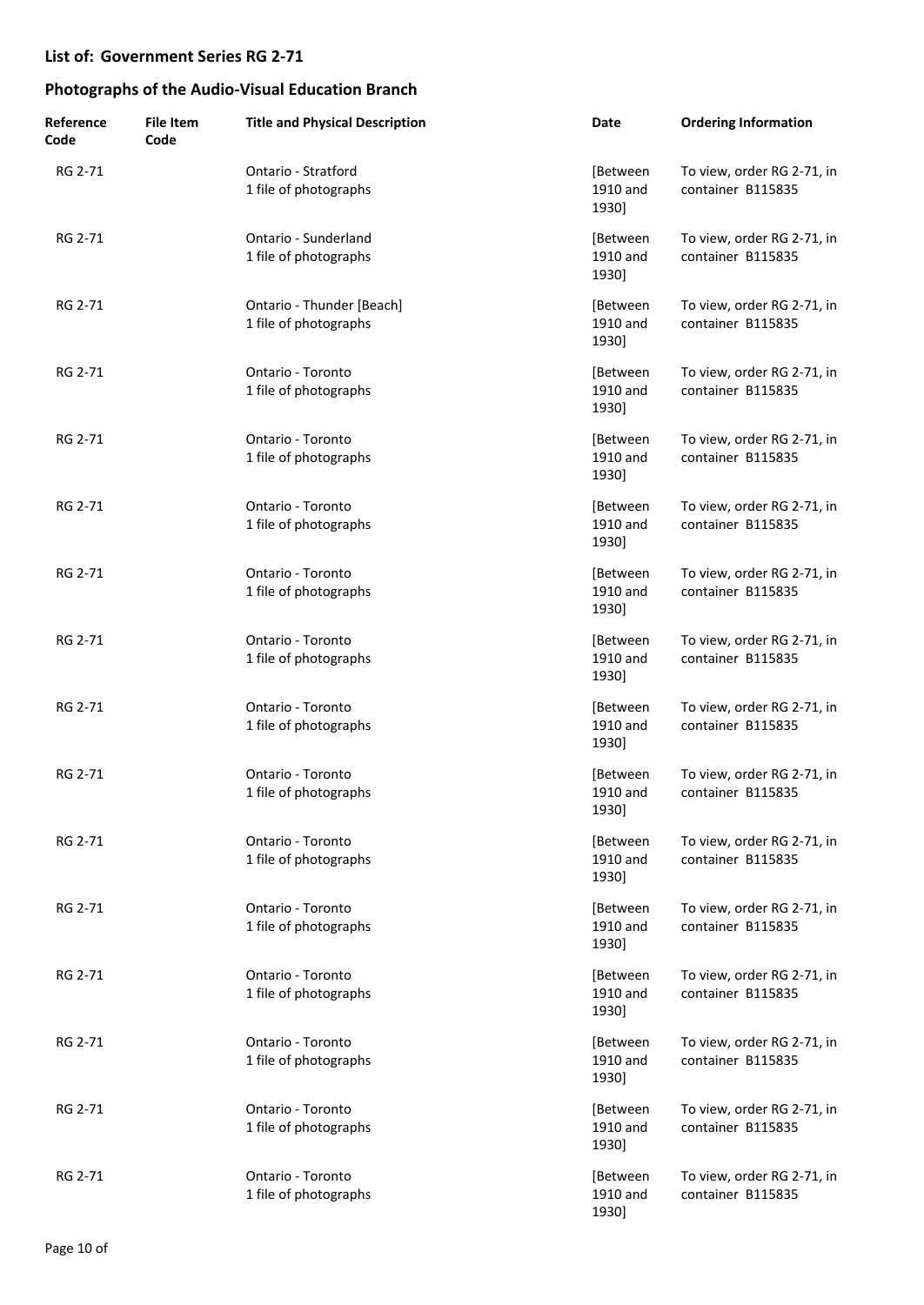| Reference<br>Code | <b>File Item</b><br>Code | <b>Title and Physical Description</b>      | Date                          | <b>Ordering Information</b>                     |
|-------------------|--------------------------|--------------------------------------------|-------------------------------|-------------------------------------------------|
| RG 2-71           |                          | Ontario - Toronto<br>1 file of photographs | [Between<br>1910 and<br>1930] | To view, order RG 2-71, in<br>container B115835 |
| RG 2-71           |                          | Ontario - Toronto<br>1 file of photographs | [Between<br>1910 and<br>1930] | To view, order RG 2-71, in<br>container B115835 |
| RG 2-71           |                          | Ontario - Toronto<br>1 file of photographs | [Between<br>1910 and<br>1930] | To view, order RG 2-71, in<br>container B115835 |
| RG 2-71           |                          | Ontario - Toronto<br>1 file of photographs | [Between<br>1910 and<br>1930] | To view, order RG 2-71, in<br>container B115835 |
| RG 2-71           |                          | Ontario - Toronto<br>1 file of photographs | [Between<br>1910 and<br>1930] | To view, order RG 2-71, in<br>container B115835 |
| RG 2-71           |                          | Ontario - Toronto<br>1 file of photographs | [Between<br>1910 and<br>1930] | To view, order RG 2-71, in<br>container B115835 |
| RG 2-71           |                          | Ontario - Toronto<br>1 file of photographs | [Between<br>1910 and<br>1930] | To view, order RG 2-71, in<br>container B115835 |
| RG 2-71           |                          | Ontario - Toronto<br>1 file of photographs | [Between<br>1910 and<br>1930] | To view, order RG 2-71, in<br>container B115835 |
| RG 2-71           |                          | Ontario - Toronto<br>1 file of photographs | [Between<br>1910 and<br>1930] | To view, order RG 2-71, in<br>container B115835 |
| RG 2-71           |                          | Ontario - Toronto<br>1 file of photographs | [Between<br>1910 and<br>1930] | To view, order RG 2-71, in<br>container B115835 |
| RG 2-71           |                          | Ontario - Toronto<br>1 file of photographs | [Between<br>1910 and<br>1930] | To view, order RG 2-71, in<br>container B115835 |
| RG 2-71           |                          | Ontario - Toronto<br>1 file of photographs | [Between<br>1910 and<br>1930] | To view, order RG 2-71, in<br>container B115835 |
| RG 2-71           |                          | Ontario - Toronto<br>1 file of photographs | [Between<br>1910 and<br>1930] | To view, order RG 2-71, in<br>container B115835 |
| RG 2-71           |                          | Ontario - Toronto<br>1 file of photographs | [Between<br>1910 and<br>1930] | To view, order RG 2-71, in<br>container B115835 |
| RG 2-71           |                          | Ontario - Toronto<br>1 file of photographs | [Between<br>1910 and<br>1930] | To view, order RG 2-71, in<br>container B115835 |
| RG 2-71           |                          | Ontario - Toronto<br>1 file of photographs | [Between<br>1910 and<br>1930] | To view, order RG 2-71, in<br>container B115835 |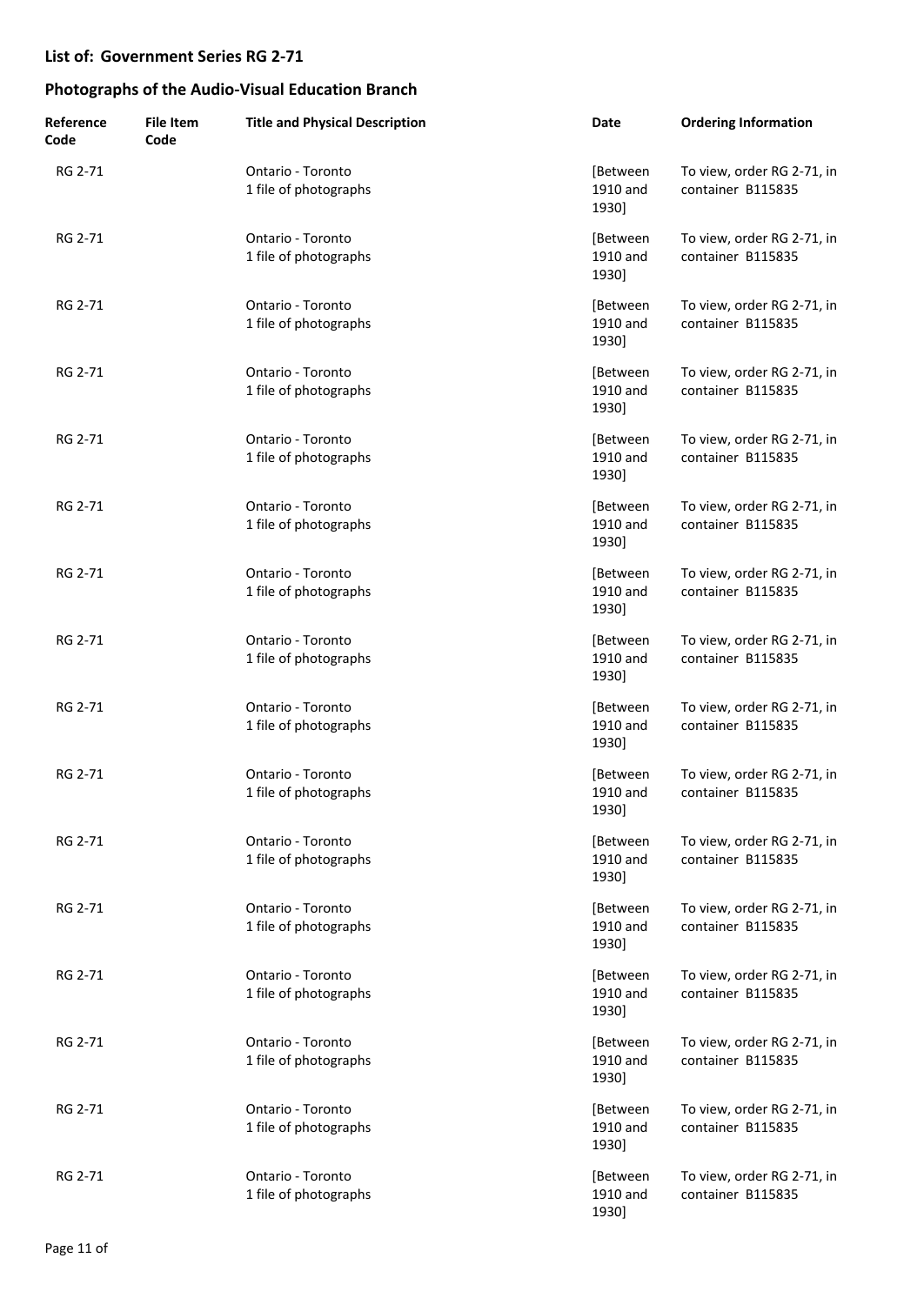| Reference<br>Code | <b>File Item</b><br>Code | <b>Title and Physical Description</b>      | Date                          | <b>Ordering Information</b>                     |
|-------------------|--------------------------|--------------------------------------------|-------------------------------|-------------------------------------------------|
| RG 2-71           |                          | Ontario - Toronto<br>1 file of photographs | [Between<br>1910 and<br>1930] | To view, order RG 2-71, in<br>container B115835 |
| RG 2-71           |                          | Ontario - Toronto<br>1 file of photographs | [Between<br>1910 and<br>1930] | To view, order RG 2-71, in<br>container B115835 |
| RG 2-71           |                          | Ontario - Toronto<br>1 file of photographs | [Between<br>1910 and<br>1930] | To view, order RG 2-71, in<br>container B115835 |
| RG 2-71           |                          | Ontario - Toronto<br>1 file of photographs | [Between<br>1910 and<br>1930] | To view, order RG 2-71, in<br>container B115835 |
| RG 2-71           |                          | Ontario - Toronto<br>1 file of photographs | [Between<br>1910 and<br>1930] | To view, order RG 2-71, in<br>container B115835 |
| RG 2-71           |                          | Ontario - Toronto<br>1 file of photographs | [Between<br>1910 and<br>1930] | To view, order RG 2-71, in<br>container B115835 |
| RG 2-71           |                          | Ontario - Toronto<br>1 file of photographs | [Between<br>1910 and<br>1930] | To view, order RG 2-71, in<br>container B115835 |
| RG 2-71           |                          | Ontario - Toronto<br>1 file of photographs | [Between<br>1910 and<br>1930] | To view, order RG 2-71, in<br>container B115835 |
| RG 2-71           |                          | Ontario - Toronto<br>1 file of photographs | [Between<br>1910 and<br>1930] | To view, order RG 2-71, in<br>container B115835 |
| RG 2-71           |                          | Ontario - Toronto<br>1 file of photographs | [Between<br>1910 and<br>1930] | To view, order RG 2-71, in<br>container B115835 |
| RG 2-71           |                          | Ontario - Toronto<br>1 file of photographs | [Between<br>1910 and<br>1930] | To view, order RG 2-71, in<br>container B115835 |
| RG 2-71           |                          | Ontario - Toronto<br>1 file of photographs | [Between<br>1910 and<br>1930] | To view, order RG 2-71, in<br>container B115835 |
| RG 2-71           |                          | Ontario - Toronto<br>1 file of photographs | [Between<br>1910 and<br>1930] | To view, order RG 2-71, in<br>container B115835 |
| RG 2-71           |                          | Ontario - Toronto<br>1 file of photographs | [Between<br>1910 and<br>1930] | To view, order RG 2-71, in<br>container B115835 |
| RG 2-71           |                          | Ontario - Toronto<br>1 file of photographs | [Between<br>1910 and<br>1930] | To view, order RG 2-71, in<br>container B115835 |
| RG 2-71           |                          | Ontario - Toronto<br>1 file of photographs | [Between<br>1910 and<br>1930] | To view, order RG 2-71, in<br>container B115835 |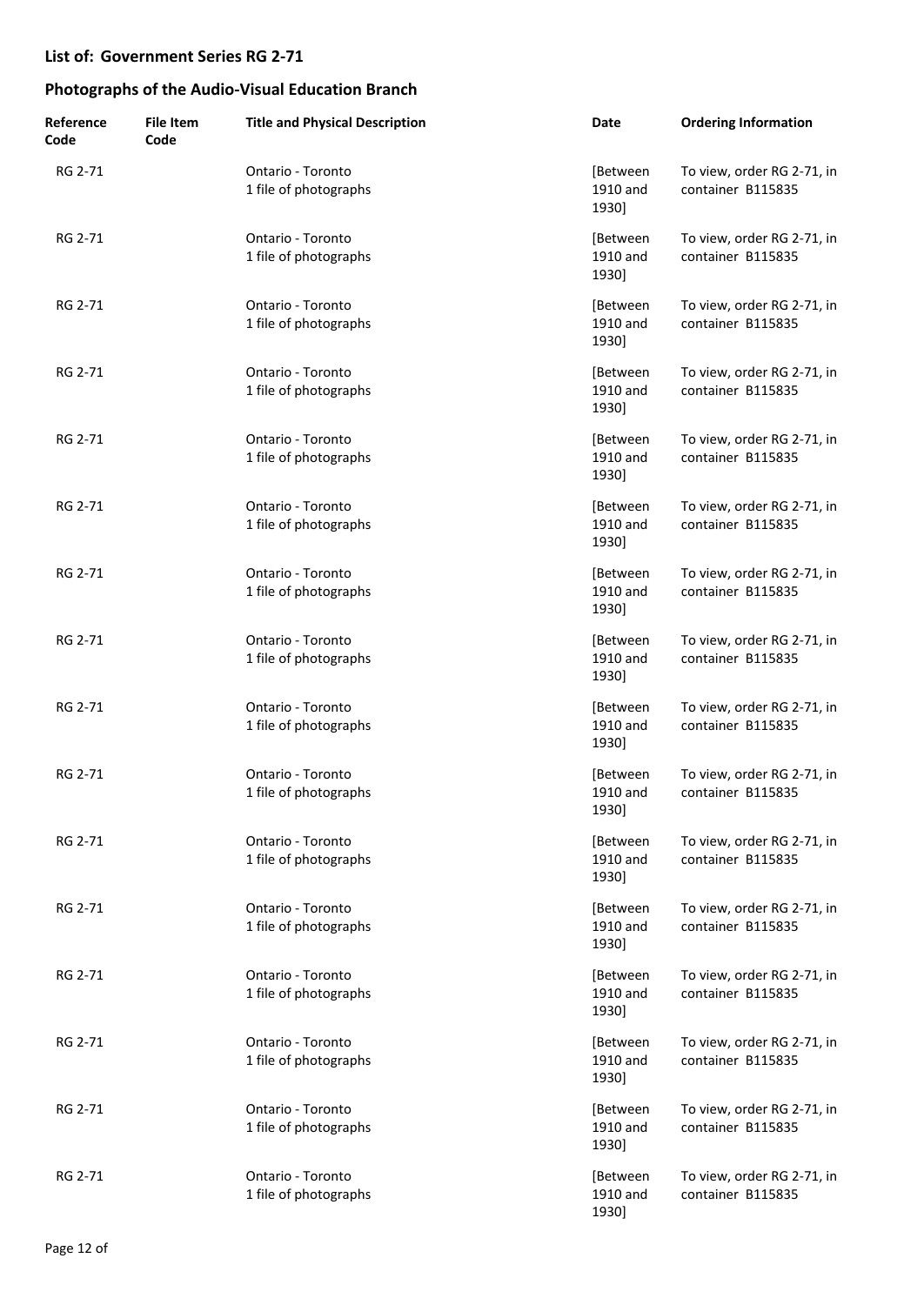| Reference<br>Code | <b>File Item</b><br>Code | <b>Title and Physical Description</b>      | Date                          | <b>Ordering Information</b>                     |
|-------------------|--------------------------|--------------------------------------------|-------------------------------|-------------------------------------------------|
| RG 2-71           |                          | Ontario - Toronto<br>1 file of photographs | [Between<br>1910 and<br>1930] | To view, order RG 2-71, in<br>container B115835 |
| RG 2-71           |                          | Ontario - Toronto<br>1 file of photographs | [Between<br>1910 and<br>1930] | To view, order RG 2-71, in<br>container B115835 |
| RG 2-71           |                          | Ontario - Toronto<br>1 file of photographs | [Between<br>1910 and<br>1930] | To view, order RG 2-71, in<br>container B115835 |
| RG 2-71           |                          | Ontario - Toronto<br>1 file of photographs | [Between<br>1910 and<br>1930] | To view, order RG 2-71, in<br>container B115835 |
| RG 2-71           |                          | Ontario - Toronto<br>1 file of photographs | [Between<br>1910 and<br>1930] | To view, order RG 2-71, in<br>container B115835 |
| RG 2-71           |                          | Ontario - Toronto<br>1 file of photographs | [Between<br>1910 and<br>1930] | To view, order RG 2-71, in<br>container B115835 |
| RG 2-71           |                          | Ontario - Toronto<br>1 file of photographs | [Between<br>1910 and<br>1930] | To view, order RG 2-71, in<br>container B115835 |
| RG 2-71           |                          | Ontario - Toronto<br>1 file of photographs | [Between<br>1910 and<br>1930] | To view, order RG 2-71, in<br>container B115835 |
| RG 2-71           |                          | Ontario - Toronto<br>1 file of photographs | [Between<br>1910 and<br>1930] | To view, order RG 2-71, in<br>container B115835 |
| RG 2-71           |                          | Ontario - Toronto<br>1 file of photographs | [Between<br>1910 and<br>1930] | To view, order RG 2-71, in<br>container B115835 |
| RG 2-71           |                          | Ontario - Toronto<br>1 file of photographs | [Between<br>1910 and<br>1930] | To view, order RG 2-71, in<br>container B115835 |
| RG 2-71           |                          | Ontario - Toronto<br>1 file of photographs | [Between<br>1910 and<br>1930] | To view, order RG 2-71, in<br>container B115835 |
| RG 2-71           |                          | Ontario - Toronto<br>1 file of photographs | [Between<br>1910 and<br>1930] | To view, order RG 2-71, in<br>container B115835 |
| RG 2-71           |                          | Ontario - Toronto<br>1 file of photographs | [Between<br>1910 and<br>1930] | To view, order RG 2-71, in<br>container B115835 |
| RG 2-71           |                          | Ontario - Toronto<br>1 file of photographs | [Between<br>1910 and<br>1930] | To view, order RG 2-71, in<br>container B115835 |
| RG 2-71           |                          | Ontario - Toronto<br>1 file of photographs | [Between<br>1910 and<br>1930] | To view, order RG 2-71, in<br>container B115835 |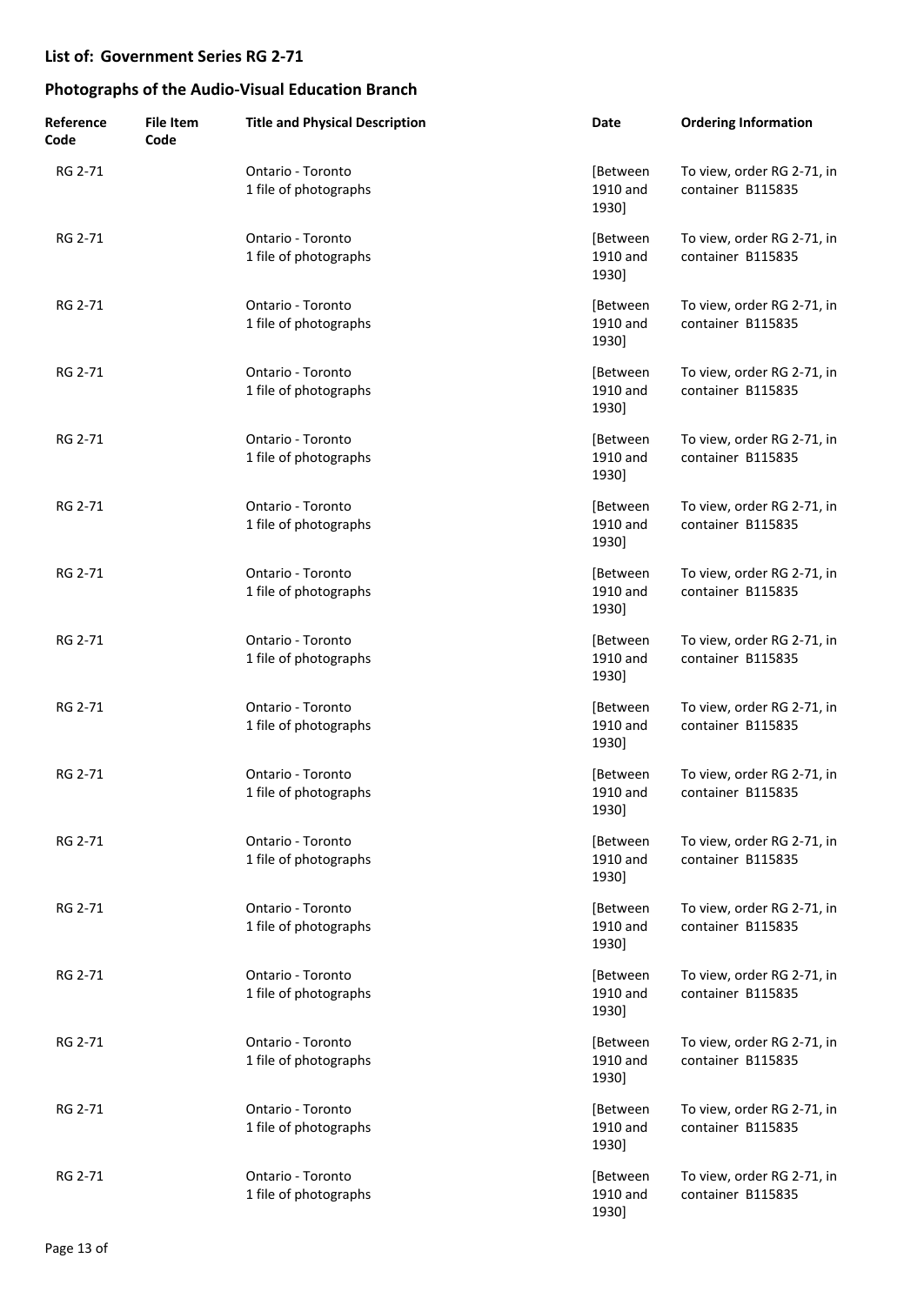| Reference<br>Code | <b>File Item</b><br>Code | <b>Title and Physical Description</b>                      | Date                          | <b>Ordering Information</b>                     |
|-------------------|--------------------------|------------------------------------------------------------|-------------------------------|-------------------------------------------------|
| RG 2-71           |                          | Ontario - Valentia<br>1 file of photographs                | [Between<br>1910 and<br>1930] | To view, order RG 2-71, in<br>container B115835 |
| RG 2-71           |                          | Ontario - Wasaga Beach<br>1 file of photographs            | [Between<br>1910 and<br>1930] | To view, order RG 2-71, in<br>container B115835 |
| RG 2-71           |                          | Ontario - Waverley<br>1 file of photographs                | [Between<br>1910 and<br>1930] | To view, order RG 2-71, in<br>container B115835 |
| RG 2-71           |                          | Ontario - Welland & Welland Canal<br>1 file of photographs | [Between<br>1910 and<br>1930] | To view, order RG 2-71, in<br>container B115835 |
| RG 2-71           |                          | Ontario - Whitby<br>1 file of photographs                  | [Between<br>1910 and<br>1930] | To view, order RG 2-71, in<br>container B115835 |
| RG 2-71           |                          | Ontario - White Sands River<br>1 file of photographs       | [Between<br>1910 and<br>1930] | To view, order RG 2-71, in<br>container B115835 |
| RG 2-71           |                          | History - Ancaster<br>1 file of photographs                | [Between<br>1910 and<br>1930] | To view, order RG 2-71, in<br>container B115835 |
| RG 2-71           |                          | History - Ancaster<br>1 file of photographs                | [Between<br>1910 and<br>1930] | To view, order RG 2-71, in<br>container B115835 |
| RG 2-71           |                          | History - Ancaster<br>1 file of photographs                | [Between<br>1910 and<br>1930] | To view, order RG 2-71, in<br>container B115835 |
| RG 2-71           |                          | History - Ancaster<br>1 file of photographs                | [Between<br>1910 and<br>1930] | To view, order RG 2-71, in<br>container B115835 |
| RG 2-71           |                          | History - [Ball's Falls ?]<br>1 file of photographs        | [Between<br>1910 and<br>1930] | To view, order RG 2-71, in<br>container B115835 |
| RG 2-71           |                          | History - Brantford<br>1 file of photographs               | [Between<br>1910 and<br>1930] | To view, order RG 2-71, in<br>container B115835 |
| RG 2-71           |                          | History - Chippawa<br>1 file of photographs                | [Between<br>1910 and<br>1930] | To view, order RG 2-71, in<br>container B115835 |
| RG 2-71           |                          | History - DeCew Falls<br>1 file of photographs             | [Between<br>1910 and<br>1930] | To view, order RG 2-71, in<br>container B115835 |
| RG 2-71           |                          | History - Ebenezer<br>1 file of photographs                | [Between<br>1910 and<br>1930] | To view, order RG 2-71, in<br>container B115835 |
| RG 2-71           |                          | History - Fort Erie<br>1 file of photographs               | [Between<br>1910 and<br>1930] | To view, order RG 2-71, in<br>container B115835 |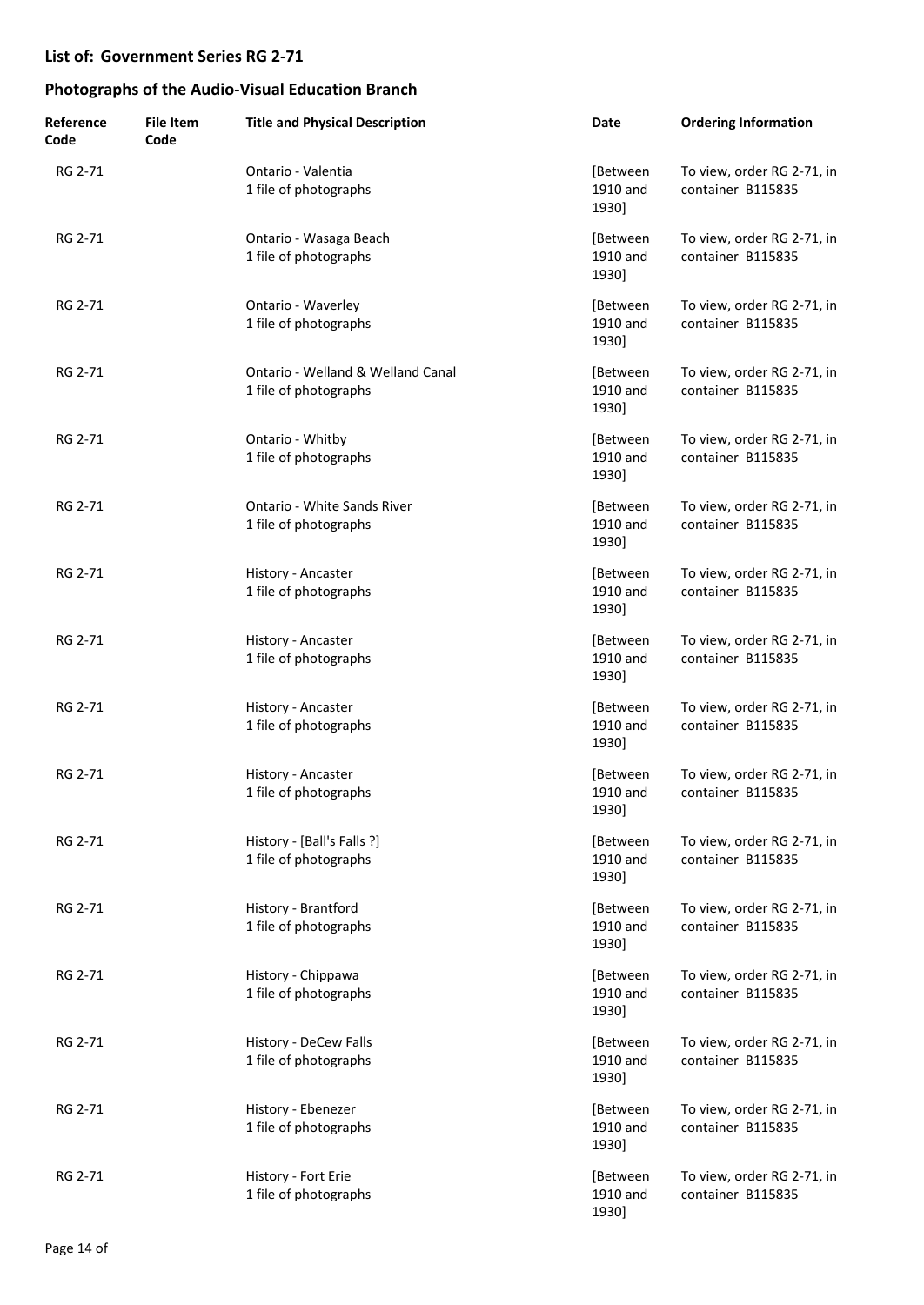| Reference<br>Code | <b>File Item</b><br>Code | <b>Title and Physical Description</b>                  | Date                          | <b>Ordering Information</b>                     |
|-------------------|--------------------------|--------------------------------------------------------|-------------------------------|-------------------------------------------------|
| RG 2-71           |                          | History - Jordan<br>1 file of photographs              | [Between<br>1910 and<br>1930] | To view, order RG 2-71, in<br>container B115835 |
| RG 2-71           |                          | History - [Near Jordan?]<br>1 file of photographs      | [Between<br>1910 and<br>1930] | To view, order RG 2-71, in<br>container B115835 |
| RG 2-71           |                          | History - Lundy's Lane<br>1 file of photographs        | [Between<br>1910 and<br>1930] | To view, order RG 2-71, in<br>container B115835 |
| RG 2-71           |                          | History - Niagara Falls<br>1 file of photographs       | [Between<br>1910 and<br>1930] | To view, order RG 2-71, in<br>container B115835 |
| RG 2-71           |                          | History - Niagara-on-the-Lake<br>1 file of photographs | [Between<br>1910 and<br>1930] | To view, order RG 2-71, in<br>container B115835 |
| RG 2-71           |                          | History - Niagara-on-the-Lake<br>1 file of photographs | [Between<br>1910 and<br>1930] | To view, order RG 2-71, in<br>container B115835 |
| RG 2-71           |                          | History - Niagara-on-the-Lake<br>1 file of photographs | [Between<br>1910 and<br>1930] | To view, order RG 2-71, in<br>container B115835 |
| RG 2-71           |                          | History - Queenston Heights<br>1 file of photographs   | [Between<br>1910 and<br>1930] | To view, order RG 2-71, in<br>container B115835 |
| RG 2-71           |                          | History - Queenston Heights<br>1 file of photographs   | [Between<br>1910 and<br>1930] | To view, order RG 2-71, in<br>container B115835 |
| RG 2-71           |                          | History - Queenston<br>1 file of photographs           | [Between<br>1910 and<br>1930] | To view, order RG 2-71, in<br>container B115835 |
| RG 2-71           |                          | History - Reynoldsville<br>1 file of photographs       | [Between<br>1910 and<br>1930] | To view, order RG 2-71, in<br>container B115835 |
| RG 2-71           |                          | History - Sault Ste. Marie<br>1 file of photographs    | [Between<br>1910 and<br>1930] | To view, order RG 2-71, in<br>container B115835 |
| RG 2-71           |                          | History - Sault Ste. Marie<br>1 file of photographs    | [Between<br>1910 and<br>1930] | To view, order RG 2-71, in<br>container B115835 |
| RG 2-71           |                          | History - Stoney Creek<br>1 file of photographs        | [Between<br>1910 and<br>1930] | To view, order RG 2-71, in<br>container B115835 |
| RG 2-71           |                          | History - Stoney Creek<br>1 file of photographs        | [Between<br>1910 and<br>1930] | To view, order RG 2-71, in<br>container B115835 |
| RG 2-71           |                          | History - Stoney Creek<br>1 file of photographs        | [Between<br>1910 and<br>1930] | To view, order RG 2-71, in<br>container B115835 |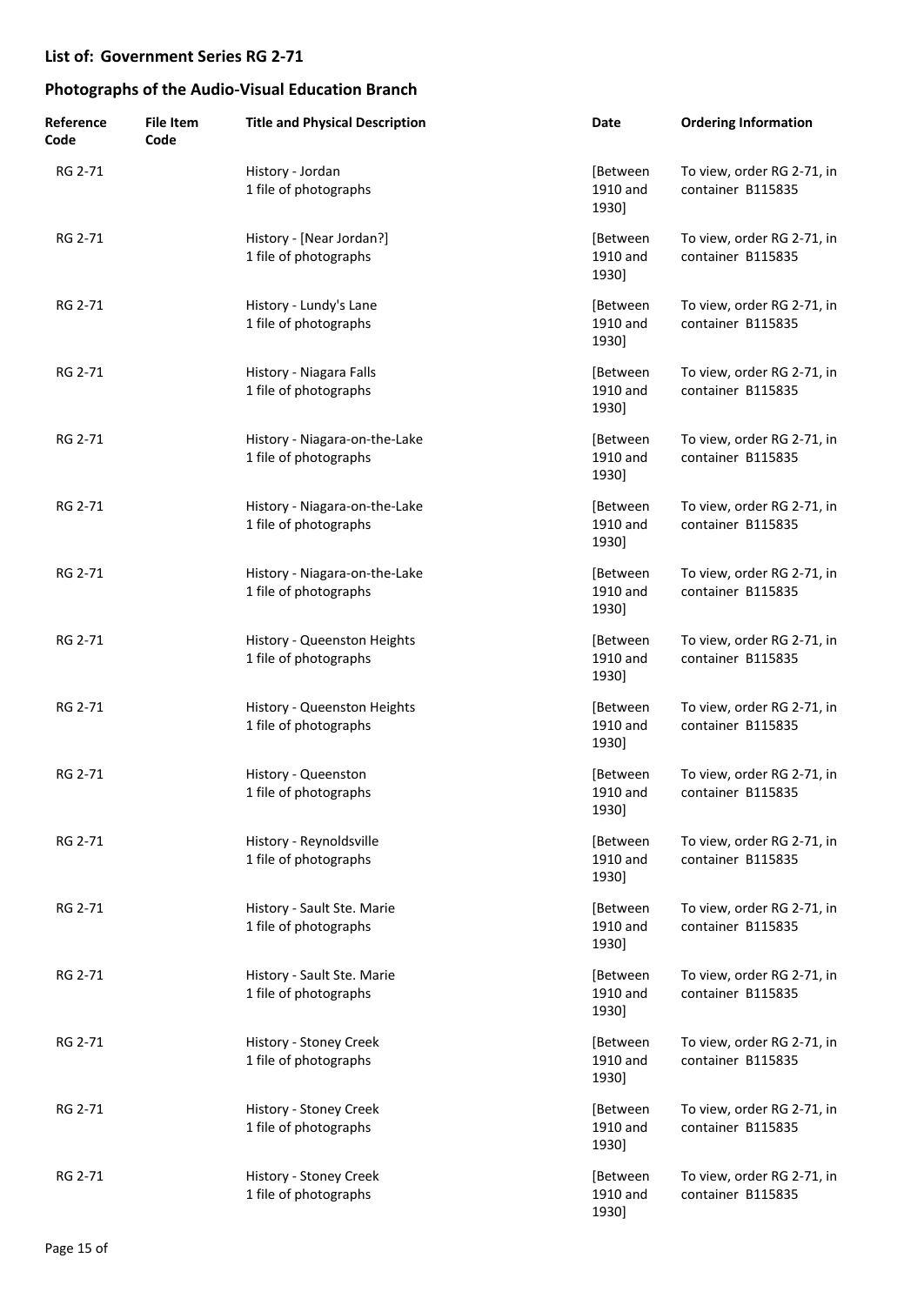| Reference<br>Code | <b>File Item</b><br>Code | <b>Title and Physical Description</b>           | Date                          | <b>Ordering Information</b>                     |
|-------------------|--------------------------|-------------------------------------------------|-------------------------------|-------------------------------------------------|
| RG 2-71           |                          | History - Stoney Creek<br>1 file of photographs | [Between<br>1910 and<br>1930] | To view, order RG 2-71, in<br>container B115835 |
| RG 2-71           |                          | History - Thamesville<br>1 file of photographs  | [Between<br>1910 and<br>1930] | To view, order RG 2-71, in<br>container B115835 |
| RG 2-71           |                          | History - Thorold<br>1 file of photographs      | [Between<br>1910 and<br>1930] | To view, order RG 2-71, in<br>container B115835 |
| RG 2-71           |                          | History - Toronto<br>1 file of photographs      | [Between<br>1910 and<br>1930] | To view, order RG 2-71, in<br>container B115835 |
| RG 2-71           |                          | History - Toronto<br>1 file of photographs      | [Between<br>1910 and<br>1930] | To view, order RG 2-71, in<br>container B115835 |
| RG 2-71           |                          | History - Toronto<br>1 file of photographs      | [Between<br>1910 and<br>1930] | To view, order RG 2-71, in<br>container B115835 |
| RG 2-71           |                          | History - Toronto<br>1 file of photographs      | [Between<br>1910 and<br>1930] | To view, order RG 2-71, in<br>container B115835 |
| RG 2-71           |                          | History - Toronto<br>1 file of photographs      | [Between<br>1910 and<br>1930] | To view, order RG 2-71, in<br>container B115835 |
| RG 2-71           |                          | History - Toronto<br>1 file of photographs      | [Between<br>1910 and<br>1930] | To view, order RG 2-71, in<br>container B115835 |
| RG 2-71           |                          | History - Toronto<br>1 file of photographs      | [Between<br>1910 and<br>1930] | To view, order RG 2-71, in<br>container B115835 |
| RG 2-71           |                          | History - Toronto<br>1 file of photographs      | [Between<br>1910 and<br>1930] | To view, order RG 2-71, in<br>container B115835 |
| RG 2-71           |                          | History - Toronto<br>1 file of photographs      | [Between<br>1910 and<br>1930] | To view, order RG 2-71, in<br>container B115835 |
| RG 2-71           |                          | History - Toronto<br>1 file of photographs      | [Between<br>1910 and<br>1930] | To view, order RG 2-71, in<br>container B115835 |
| RG 2-71           |                          | History - York Mills<br>1 file of photographs   | [Between<br>1910 and<br>1930] | To view, order RG 2-71, in<br>container B115835 |
| RG 2-71           |                          | History - Unidentified<br>1 file of photographs | [Between<br>1910 and<br>1930] | To view, order RG 2-71, in<br>container B115835 |
| RG 2-71           |                          | History - USA : NY<br>1 file of photographs     | [Between<br>1910 and<br>1930] | To view, order RG 2-71, in<br>container B115835 |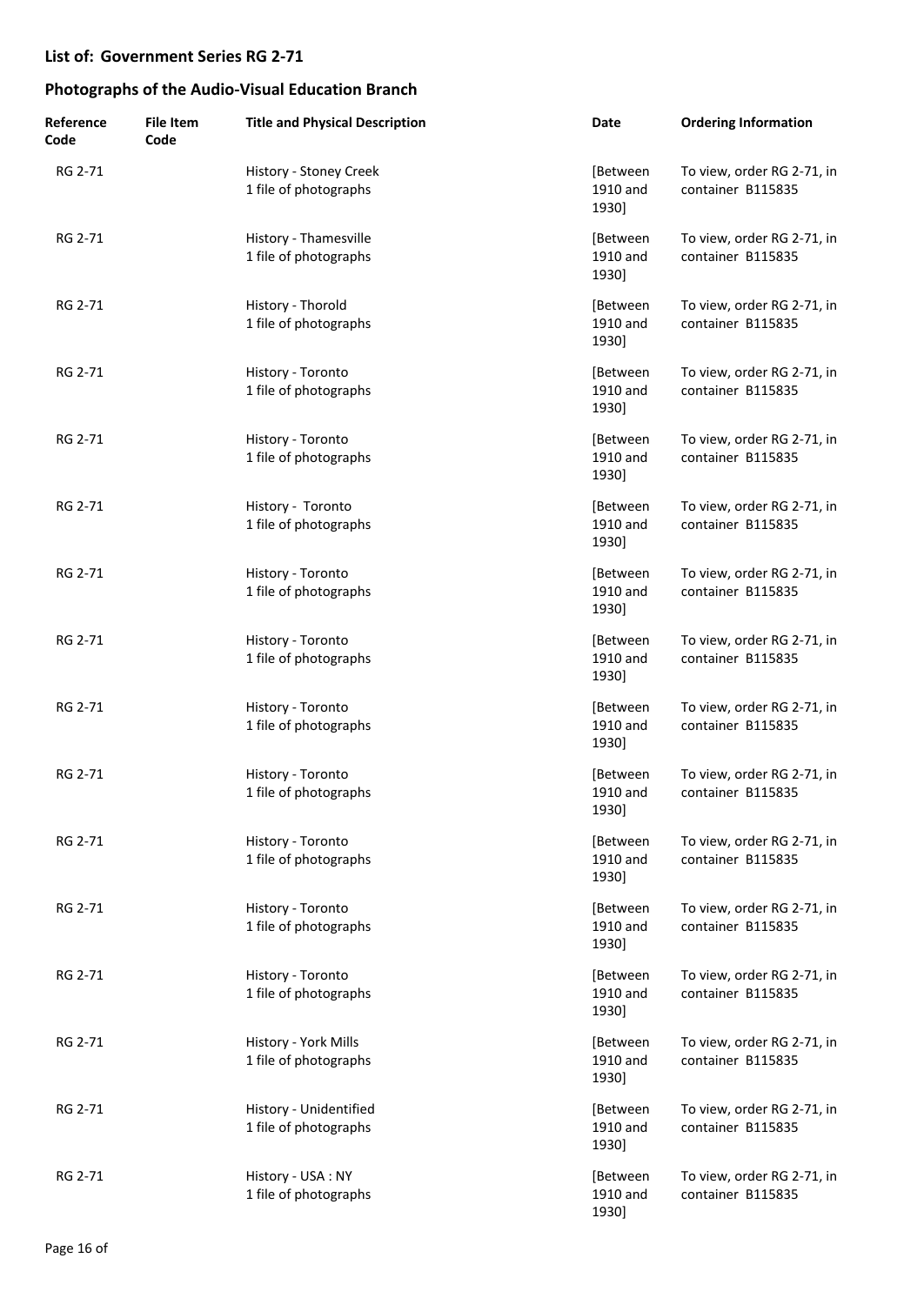| Reference<br>Code | <b>File Item</b><br>Code | <b>Title and Physical Description</b>                                      | Date                          | <b>Ordering Information</b>                     |
|-------------------|--------------------------|----------------------------------------------------------------------------|-------------------------------|-------------------------------------------------|
| RG 2-71           |                          | History -<br>1 file of photographs                                         | [Between<br>1910 and<br>1930] | To view, order RG 2-71, in<br>container B115835 |
| RG 2-71           |                          | History -<br>1 file of photographs                                         | [Between<br>1910 and<br>1930] | To view, order RG 2-71, in<br>container B115835 |
| RG 2-71           |                          | History -<br>1 file of photographs                                         | [Between<br>1910 and<br>1930] | To view, order RG 2-71, in<br>container B115835 |
| RG 2-71           |                          | History -<br>1 file of photographs                                         | [Between<br>1910 and<br>1930] | To view, order RG 2-71, in<br>container B115835 |
| RG 2-71           |                          | History -<br>1 file of photographs                                         | [Between<br>1910 and<br>1930] | To view, order RG 2-71, in<br>container B115835 |
| RG 2-71           |                          | History -<br>1 file of photographs                                         | [Between<br>1910 and<br>1930] | To view, order RG 2-71, in<br>container B115835 |
| RG 2-71           |                          | History -<br>1 file of photographs                                         | [Between<br>1910 and<br>1930] | To view, order RG 2-71, in<br>container B115835 |
| RG 2-71           |                          | History -<br>1 file of photographs                                         | [Between<br>1910 and<br>1930] | To view, order RG 2-71, in<br>container B115835 |
| RG 2-71           |                          | History -<br>1 file of photographs                                         | [Between<br>1910 and<br>1930] | To view, order RG 2-71, in<br>container B115835 |
| RG 2-71           |                          | History -<br>1 file of photographs                                         | [Between<br>1910 and<br>1930] | To view, order RG 2-71, in<br>container B115835 |
| RG 2-71           |                          | History -<br>1 file of photographs                                         | [Between<br>1910 and<br>1930] | To view, order RG 2-71, in<br>container B115835 |
| RG 2-71           |                          | History -<br>1 file of photographs                                         | [Between<br>1910 and<br>1930] | To view, order RG 2-71, in<br>container B115835 |
| RG 2-71           |                          | History -<br>1 file of photographs                                         | [Between<br>1910 and<br>1930] | To view, order RG 2-71, in<br>container B115835 |
| RG 2-71           |                          | Native People - [Big] Trout Lake<br>1 file of photographs                  | [Between<br>1910 and<br>1930] | To view, order RG 2-71, in<br>container B115835 |
| RG 2-71           |                          | Native People - English River [Post] and vicinity<br>1 file of photographs | [Between<br>1910 and<br>1930] | To view, order RG 2-71, in<br>container B115835 |
| RG 2-71           |                          | Native People - Fort Hope<br>1 file of photographs                         | [Between<br>1910 and<br>1930] | To view, order RG 2-71, in<br>container B115835 |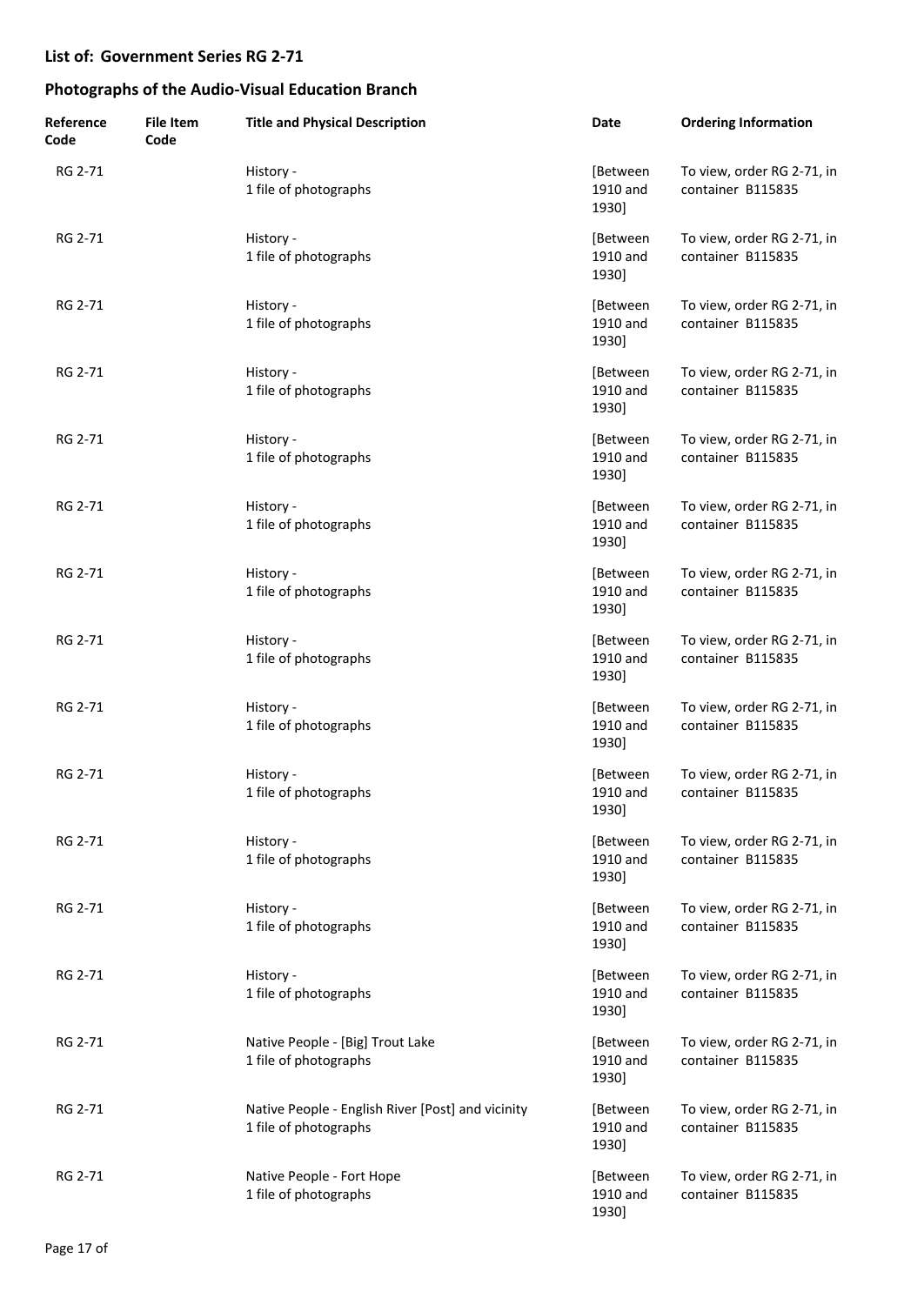| Reference<br>Code | <b>File Item</b><br>Code | <b>Title and Physical Description</b>                                                                                                                                                                              | Date                          | <b>Ordering Information</b>                     |
|-------------------|--------------------------|--------------------------------------------------------------------------------------------------------------------------------------------------------------------------------------------------------------------|-------------------------------|-------------------------------------------------|
| RG 2-71           |                          | Native People - James Bay<br>1 file of photographs                                                                                                                                                                 | [Between<br>1910 and<br>1930] | To view, order RG 2-71, in<br>container B115835 |
| RG 2-71           |                          | Native People - Kent County<br>1 file of photographs                                                                                                                                                               | [Between<br>1910 and<br>1930] | To view, order RG 2-71, in<br>container B115835 |
| RG 2-71           |                          | Native People - Moose Factory<br>1 file of photographs                                                                                                                                                             | [Between<br>1910 and<br>1930] | To view, order RG 2-71, in<br>container B115835 |
| RG 2-71           |                          | Native People - Osnaburgh House<br>1 file of photographs                                                                                                                                                           | [Between<br>1910 and<br>1930] | To view, order RG 2-71, in<br>container B115835 |
| RG 2-71           |                          | Native People - Sioux Lookout<br>1 file of photographs                                                                                                                                                             | [Between<br>1910 and<br>1930] | To view, order RG 2-71, in<br>container B115835 |
| RG 2-71           |                          | Native People - [Ottawa?]<br>1 file of photographs                                                                                                                                                                 | [Between<br>1910 and<br>1930] | To view, order RG 2-71, in<br>container B115835 |
| RG 2-71           |                          | Native People - English River [Post]<br>1 file of photographs                                                                                                                                                      | [Between<br>1910 and<br>1930] | To view, order RG 2-71, in<br>container B115835 |
| RG 2-71           |                          | Portraits - Toronto<br>1 file of photographs                                                                                                                                                                       | [Between<br>1910 and<br>1930] | To view, order RG 2-71, in<br>container B115835 |
| RG 2-71           |                          | Health - Palermo, New Toronto, Port Credit, Oakville,<br>Waterdown, Allandale, Belleville, Honey Harbour,<br>Picton, Rose Point, Severn, St. Catharines, Toronto,<br>Whitby, unidentified<br>1 file of photographs | [Between<br>1910 and<br>1930] | To view, order RG 2-71, in<br>container B115833 |
| RG 2-71           |                          | Health - Swansea, Long Branch, Mimico, Scarborough,<br>Bowmanville, East York, Picton, Barrie, Georgian Bay,<br>Wasaga, Severn<br>1 file of photographs                                                            | [Between<br>1910 and<br>1930] | To view, order RG 2-71, in<br>container B115833 |
| RG 2-71           |                          | Health - [Hamilton & Toronto]<br>1 file of photographs                                                                                                                                                             | [Between<br>1910 and<br>1930] | To view, order RG 2-71, in<br>container B115833 |
| RG 2-71           |                          | Health - Windsor<br>1 file of photographs                                                                                                                                                                          | [Between<br>1910 and<br>1930] | To view, order RG 2-71, in<br>container B115833 |
| RG 2-71           |                          | Health - Beausoleil<br>1 file of photographs                                                                                                                                                                       | [Between<br>1910 and<br>1930] | To view, order RG 2-71, in<br>container B115833 |
| RG 2-71           |                          | Health - Honey Harbour<br>1 file of photographs                                                                                                                                                                    | [Between<br>1910 and<br>1930] | To view, order RG 2-71, in<br>container B115833 |
| RG 2-71           |                          | Health - Wasaga<br>1 file of photographs                                                                                                                                                                           | [Between<br>1910 and<br>1930] | To view, order RG 2-71, in<br>container B115833 |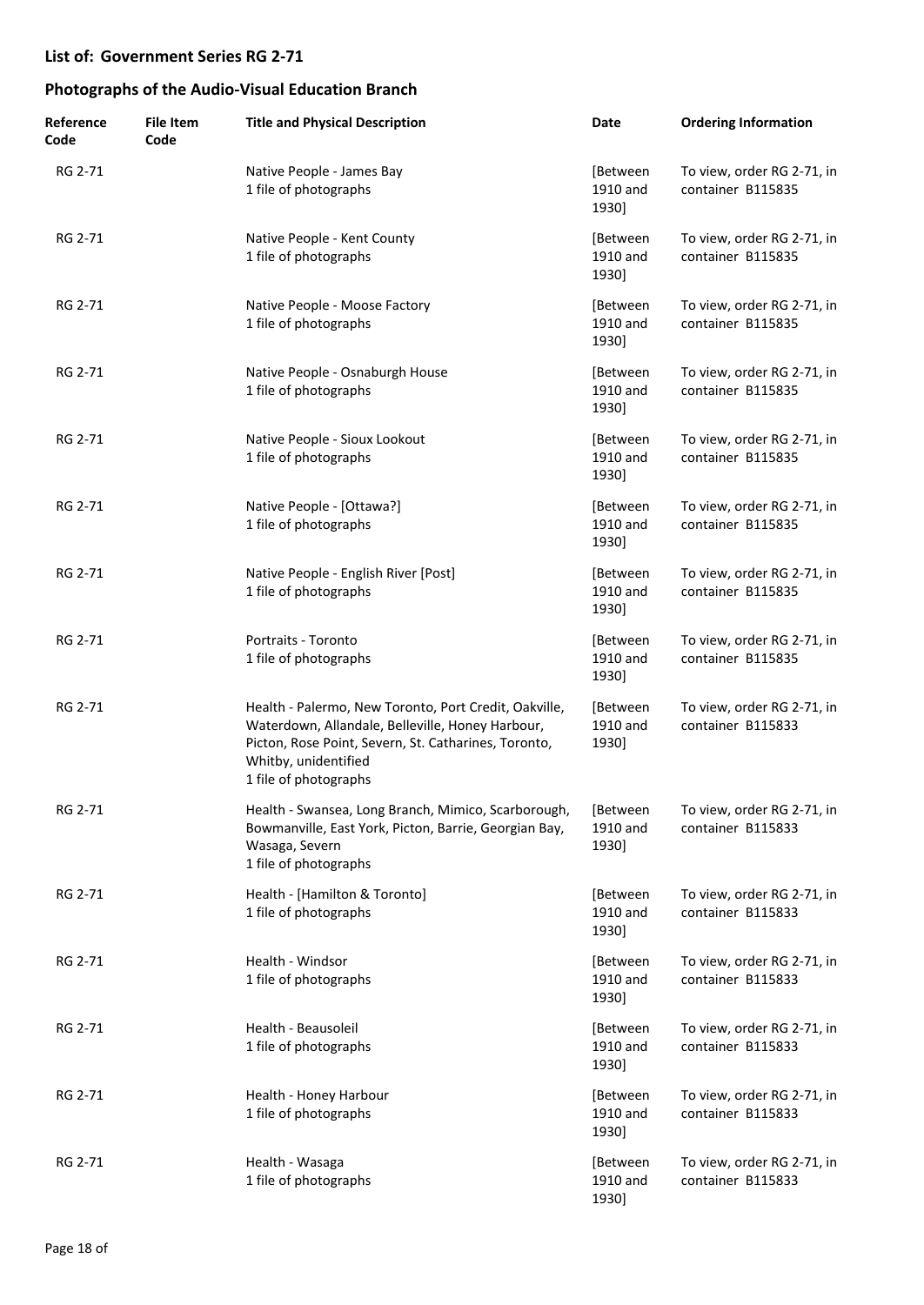| Reference<br>Code | <b>File Item</b><br>Code | <b>Title and Physical Description</b>                        | Date                          | <b>Ordering Information</b>                     |
|-------------------|--------------------------|--------------------------------------------------------------|-------------------------------|-------------------------------------------------|
| RG 2-71           |                          | Health - Painswick<br>1 file of photographs                  | [Between<br>1910 and<br>1930] | To view, order RG 2-71, in<br>container B115833 |
| RG 2-71           |                          | Health - Belleville; Brighton<br>1 file of photographs       | [Between<br>1910 and<br>1930] | To view, order RG 2-71, in<br>container B115833 |
| RG 2-71           |                          | Health - [unidentified]<br>1 file of photographs             | [Between<br>1910 and<br>1930] | To view, order RG 2-71, in<br>container B115833 |
| RG 2-71           |                          | Health - Allandale<br>1 file of photographs                  | [Between<br>1910 and<br>1930] | To view, order RG 2-71, in<br>container B115833 |
| RG 2-71           |                          | Health - Severn<br>1 file of photographs                     | [Between<br>1910 and<br>1930] | To view, order RG 2-71, in<br>container B115833 |
| RG 2-71           |                          | Health - Barrie<br>1 file of photographs                     | [Between<br>1910 and<br>1930] | To view, order RG 2-71, in<br>container B115833 |
| RG 2-71           |                          | Health - Grafton<br>1 file of photographs                    | [Between<br>1910 and<br>1930] | To view, order RG 2-71, in<br>container B115833 |
| RG 2-71           |                          | Health - Wasaga<br>1 file of photographs                     | [Between<br>1910 and<br>1930] | To view, order RG 2-71, in<br>container B115833 |
| RG 2-71           |                          | Health - Painswick<br>1 file of photographs                  | [Between<br>1910 and<br>1930] | To view, order RG 2-71, in<br>container B115833 |
| RG 2-71           |                          | <b>Technical Schools - Hamilton</b><br>1 file of photographs | [Between<br>1910 and<br>1930] | To view, order RG 2-71, in<br>container B115833 |
| RG 2-71           |                          | Schools - Brooklin<br>1 file of photographs                  | [Between<br>1910 and<br>1930] | To view, order RG 2-71, in<br>container B115833 |
| RG 2-71           |                          | Schools - Brighton<br>1 file of photographs                  | [Between<br>1910 and<br>1930] | To view, order RG 2-71, in<br>container B115833 |
| RG 2-71           |                          | Schools - Caistor [Tp.]<br>1 file of photographs             | [Between<br>1910 and<br>1930] | To view, order RG 2-71, in<br>container B115833 |
| RG 2-71           |                          | <b>Schools - Charing Cross</b><br>1 file of photographs      | [Between<br>1910 and<br>1930] | To view, order RG 2-71, in<br>container B115833 |
| RG 2-71           |                          | Schools - Grantham [Tp.]<br>1 file of photographs            | [Between<br>1910 and<br>1930] | To view, order RG 2-71, in<br>container B115833 |
| RG 2-71           |                          | Schools - Iroquois Falls<br>1 file of photographs            | [Between<br>1910 and<br>1930] | To view, order RG 2-71, in<br>container B115833 |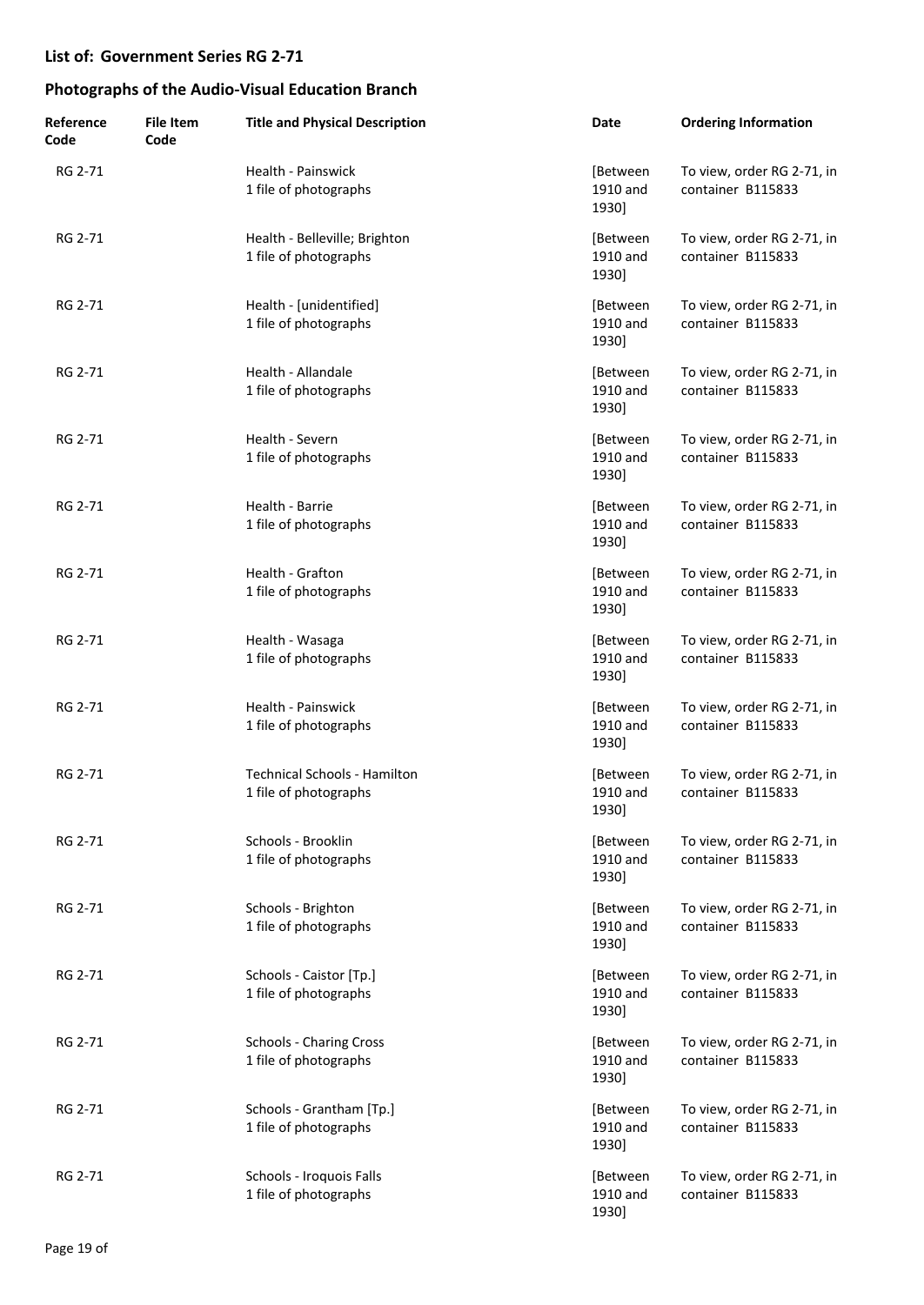| Reference<br>Code | <b>File Item</b><br>Code | <b>Title and Physical Description</b>                                    | Date                          | <b>Ordering Information</b>                     |
|-------------------|--------------------------|--------------------------------------------------------------------------|-------------------------------|-------------------------------------------------|
| RG 2-71           |                          | Schools - Keswick<br>1 file of photographs                               | [Between<br>1910 and<br>1930] | To view, order RG 2-71, in<br>container B115833 |
| RG 2-71           |                          | Schools - Kirkfield<br>1 file of photographs                             | [Between<br>1910 and<br>1930] | To view, order RG 2-71, in<br>container B115833 |
| RG 2-71           |                          | Schools - Kemptville<br>1 file of photographs                            | [Between<br>1910 and<br>1930] | To view, order RG 2-71, in<br>container B115833 |
| RG 2-71           |                          | Schools - Louth [Tp.]<br>1 file of photographs                           | [Between<br>1910 and<br>1930] | To view, order RG 2-71, in<br>container B115833 |
| RG 2-71           |                          | Schools - Merritton<br>1 file of photographs                             | [Between<br>1910 and<br>1930] | To view, order RG 2-71, in<br>container B115833 |
| RG 2-71           |                          | Schools - Niagara [Tp.]<br>1 file of photographs                         | [Between<br>1910 and<br>1930] | To view, order RG 2-71, in<br>container B115833 |
| RG 2-71           |                          | Schools - Ridgetown<br>1 file of photographs                             | [Between<br>1910 and<br>1930] | To view, order RG 2-71, in<br>container B115833 |
| RG 2-71           |                          | Schools - Timmins<br>1 file of photographs                               | [Between<br>1910 and<br>1930] | To view, order RG 2-71, in<br>container B115833 |
| RG 2-71           |                          | Schools - Toronto<br>1 file of photographs                               | [Between<br>1910 and<br>1930] | To view, order RG 2-71, in<br>container B115833 |
| RG 2-71           |                          | Schools - Weston<br>1 file of photographs                                | [Between<br>1910 and<br>1930] | To view, order RG 2-71, in<br>container B115833 |
| RG 2-71           |                          | Transportation - Toronto<br>1 file of photographs                        | [Between<br>1910 and<br>1930] | To view, order RG 2-71, in<br>container B115833 |
| RG 2-71           |                          | Transportation - Northern Ontario & Canada<br>1 file of photographs      | [Between<br>1910 and<br>1930] | To view, order RG 2-71, in<br>container B115833 |
| RG 2-71           |                          | Transportation - Northern Ontario & Canada<br>1 file of photographs      | [Between<br>1910 and<br>1930] | To view, order RG 2-71, in<br>container B115833 |
| RG 2-71           |                          | Transportation - Northern Ontario & Canada<br>1 file of photographs      | [Between<br>1910 and<br>1930] | To view, order RG 2-71, in<br>container B115833 |
| RG 2-71           |                          | Transportation - Hwy # 3 [Fort Erie to Windsor]<br>1 file of photographs | [Between<br>1910 and<br>1930] | To view, order RG 2-71, in<br>container B115833 |
| RG 2-71           |                          | Transportation - [Kenora District]<br>1 file of photographs              | [Between<br>1910 and<br>1930] | To view, order RG 2-71, in<br>container B115833 |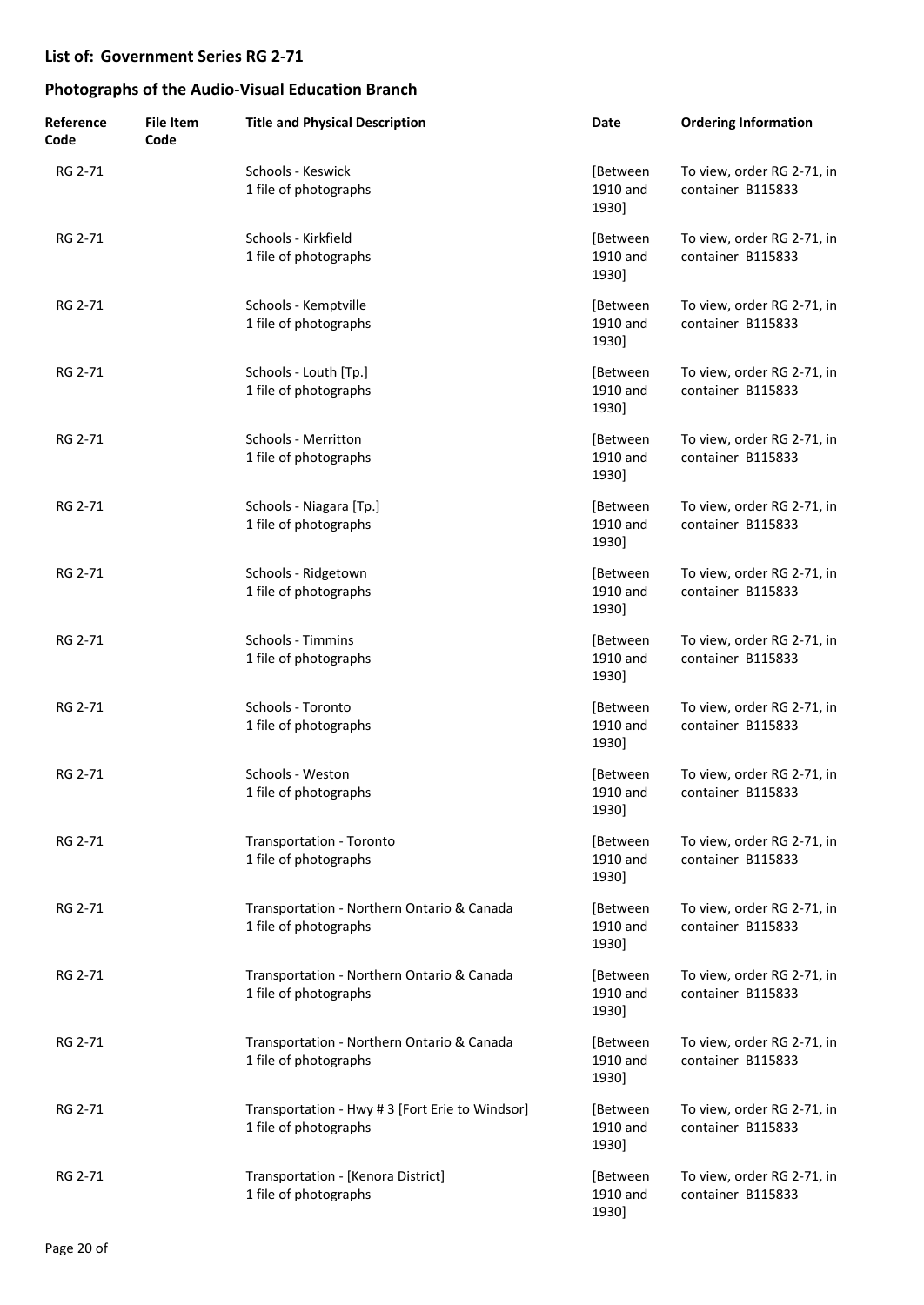| Reference<br>Code | <b>File Item</b><br>Code | <b>Title and Physical Description</b>                                        | Date                          | <b>Ordering Information</b>                     |
|-------------------|--------------------------|------------------------------------------------------------------------------|-------------------------------|-------------------------------------------------|
| RG 2-71           |                          | Transportation - [approx. North Bay east to Mackey]<br>1 file of photographs | [Between<br>1910 and<br>1930] | To view, order RG 2-71, in<br>container B115833 |
| RG 2-71           |                          | Transportation - [approx. North Bay east to Mackey]<br>1 file of photographs | [Between<br>1910 and<br>1930] | To view, order RG 2-71, in<br>container B115833 |
| RG 2-71           |                          | Transportation - [approx. North Bay east to Mackey]<br>1 file of photographs | [Between<br>1910 and<br>1930] | To view, order RG 2-71, in<br>container B115833 |
| RG 2-71           |                          | Transportation - [approx. North Bay east to Mackey]<br>1 file of photographs | [Between<br>1910 and<br>1930] | To view, order RG 2-71, in<br>container B115833 |
| RG 2-71           |                          | Transportation - [approx. North Bay east to Mackey]<br>1 file of photographs | [Between<br>1910 and<br>1930] | To view, order RG 2-71, in<br>container B115833 |
| RG 2-71           |                          | Transportation - [approx. North Bay east to Mackey]<br>1 file of photographs | [Between<br>1910 and<br>1930] | To view, order RG 2-71, in<br>container B115833 |
| RG 2-71           |                          | Transportation - [approx. North Bay east to Mackey]<br>1 file of photographs | [Between<br>1910 and<br>1930] | To view, order RG 2-71, in<br>container B115833 |
| RG 2-71           |                          | Transportation - Gogama; Nipigon<br>1 file of photographs                    | [Between<br>1910 and<br>1930] | To view, order RG 2-71, in<br>container B115833 |
| RG 2-71           |                          | Transportation - Great Lakes; Welland Canal<br>1 file of photographs         | [Between<br>1910 and<br>1930] | To view, order RG 2-71, in<br>container B115833 |
| RG 2-71           |                          | Transportation - Great Lakes; Welland Canal<br>1 file of photographs         | [Between<br>1910 and<br>1930] | To view, order RG 2-71, in<br>container B115833 |
| RG 2-71           |                          | Transportation - Great Lakes; Welland Canal<br>1 file of photographs         | [Between<br>1910 and<br>1930] | To view, order RG 2-71, in<br>container B115833 |
| RG 2-71           |                          | Transportation - Great Lakes; Welland Canal<br>1 file of photographs         | [Between<br>1910 and<br>1930] | To view, order RG 2-71, in<br>container B115833 |
| RG 2-71           |                          | Transportation - Canada<br>1 file of photographs                             | [Between<br>1910 and<br>1930] | To view, order RG 2-71, in<br>container B115833 |
| RG 2-71           |                          | Transportation - Canada<br>1 file of photographs                             | [Between<br>1910 and<br>1930] | To view, order RG 2-71, in<br>container B115833 |
| RG 2-71           |                          | Transportation - Canada<br>1 file of photographs                             | [Between<br>1910 and<br>1930] | To view, order RG 2-71, in<br>container B115833 |
| RG 2-71           |                          | Transportation - Canada<br>1 file of photographs                             | [Between<br>1910 and<br>1930] | To view, order RG 2-71, in<br>container B115833 |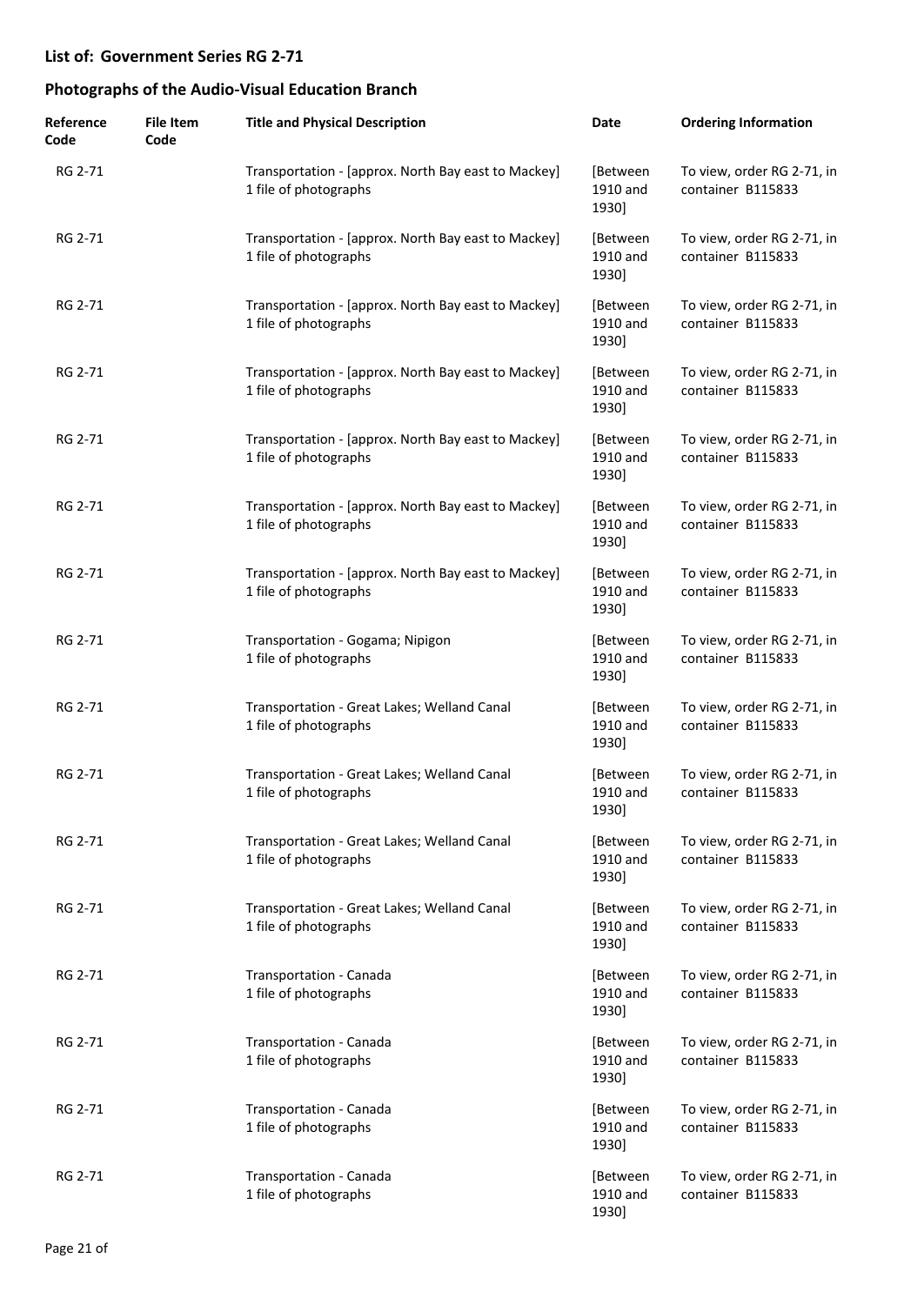| Reference<br>Code | <b>File Item</b><br>Code | <b>Title and Physical Description</b>                     | Date                          | <b>Ordering Information</b>                     |
|-------------------|--------------------------|-----------------------------------------------------------|-------------------------------|-------------------------------------------------|
| RG 2-71           |                          | Transportation - Canada<br>1 file of photographs          | [Between<br>1910 and<br>1930] | To view, order RG 2-71, in<br>container B115833 |
| RG 2-71           |                          | Transportation - Canada<br>1 file of photographs          | [Between<br>1910 and<br>1930] | To view, order RG 2-71, in<br>container B115833 |
| RG 2-71           |                          | Transportation - Canada<br>1 file of photographs          | [Between<br>1910 and<br>1930] | To view, order RG 2-71, in<br>container B115833 |
| RG 2-71           |                          | Transportation - Canada<br>1 file of photographs          | [Between<br>1910 and<br>1930] | To view, order RG 2-71, in<br>container B115833 |
| RG 2-71           |                          | Transportation - Canada<br>1 file of photographs          | [Between<br>1910 and<br>1930] | To view, order RG 2-71, in<br>container B115833 |
| RG 2-71           |                          | Transportation - Algoma District<br>1 file of photographs | [Between<br>1910 and<br>1930] | To view, order RG 2-71, in<br>container B115833 |
| RG 2-71           |                          | Industries - Markdale<br>1 file of photographs            | [Between<br>1910 and<br>1930] | To view, order RG 2-71, in<br>container B115833 |
| RG 2-71           |                          | Industries - Wasaga<br>1 file of photographs              | [Between<br>1910 and<br>1930] | To view, order RG 2-71, in<br>container B115833 |
| RG 2-71           |                          | Industries - Algoma District<br>1 file of photographs     | [Between<br>1910 and<br>1930] | To view, order RG 2-71, in<br>container B115833 |
| RG 2-71           |                          | <b>Industries - Cobalt</b><br>1 file of photographs       | [Between<br>1910 and<br>1930] | To view, order RG 2-71, in<br>container B115833 |
| RG 2-71           |                          | Industries - Ear Falls<br>1 file of photographs           | [Between<br>1910 and<br>1930] | To view, order RG 2-71, in<br>container B115833 |
| RG 2-71           |                          | Industries - Fort Hope<br>1 file of photographs           | [Between<br>1910 and<br>1930] | To view, order RG 2-71, in<br>container B115833 |
| RG 2-71           |                          | Industries - Gordon Lake<br>1 file of photographs         | [Between<br>1910 and<br>1930] | To view, order RG 2-71, in<br>container B115833 |
| RG 2-71           |                          | Industries - Kirkland Lake<br>1 file of photographs       | [Between<br>1910 and<br>1930] | To view, order RG 2-71, in<br>container B115833 |
| RG 2-71           |                          | Industries - Porcupine<br>1 file of photographs           | [Between<br>1910 and<br>1930] | To view, order RG 2-71, in<br>container B115833 |
| RG 2-71           |                          | Industries - Red Lake<br>1 file of photographs            | [Between<br>1910 and<br>1930] | To view, order RG 2-71, in<br>container B115833 |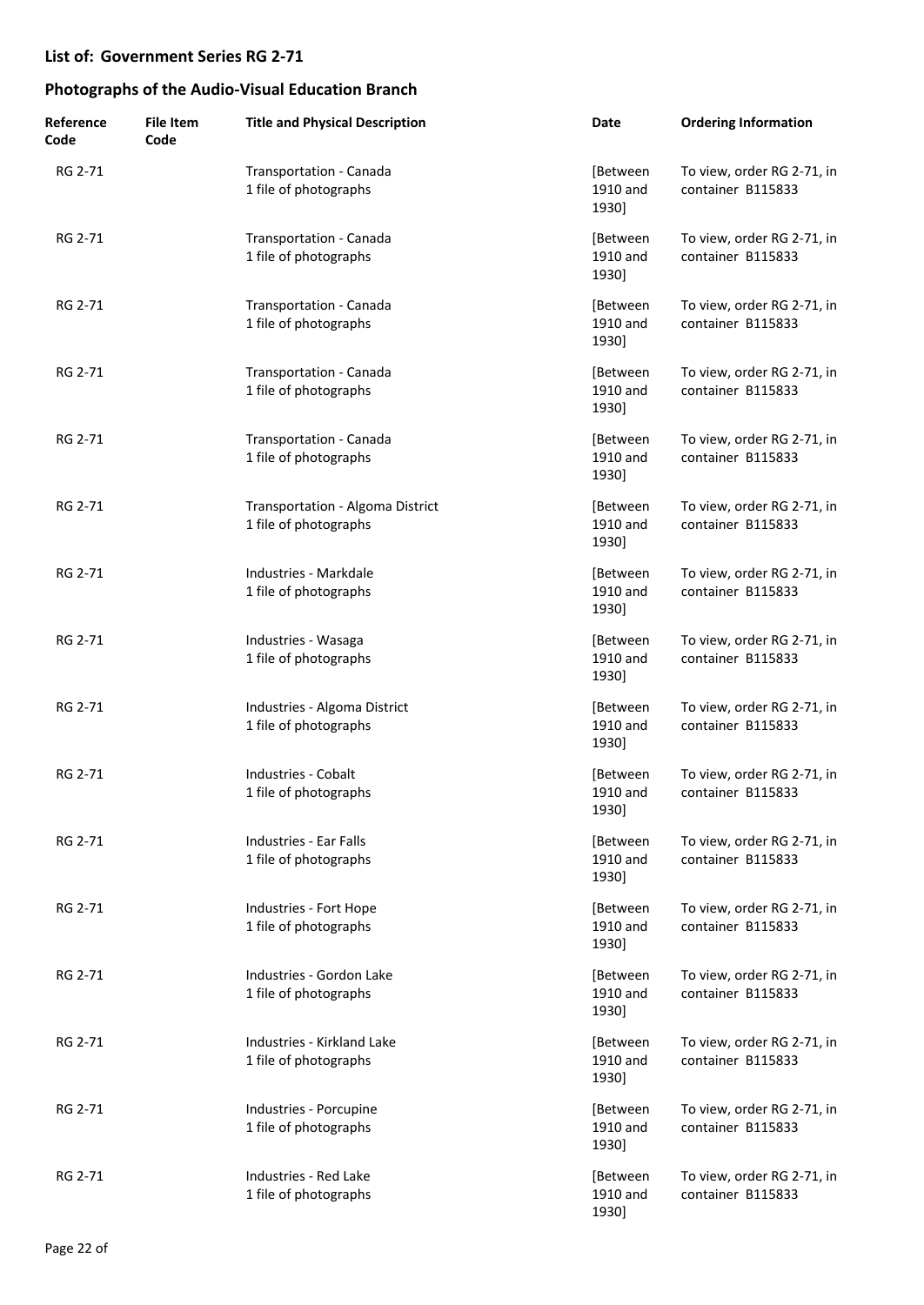| Reference<br>Code | <b>File Item</b><br>Code | <b>Title and Physical Description</b>                         | Date                          | <b>Ordering Information</b>                     |
|-------------------|--------------------------|---------------------------------------------------------------|-------------------------------|-------------------------------------------------|
| RG 2-71           |                          | Industries - Savant Lake<br>1 file of photographs             | [Between<br>1910 and<br>1930] | To view, order RG 2-71, in<br>container B115833 |
| RG 2-71           |                          | Industries - Sioux Lookout<br>1 file of photographs           | [Between<br>1910 and<br>1930] | To view, order RG 2-71, in<br>container B115833 |
| RG 2-71           |                          | Industries - Swayze [Tp.]<br>1 file of photographs            | [Between<br>1910 and<br>1930] | To view, order RG 2-71, in<br>container B115833 |
| RG 2-71           |                          | Industries - Sudbury<br>1 file of photographs                 | [Between<br>1910 and<br>1930] | To view, order RG 2-71, in<br>container B115833 |
| RG 2-71           |                          | Industries - Woman Lake<br>1 file of photographs              | [Between<br>1910 and<br>1930] | To view, order RG 2-71, in<br>container B115833 |
| RG 2-71           |                          | Industries - Unknown<br>1 file of photographs                 | [Between<br>1910 and<br>1930] | To view, order RG 2-71, in<br>container B115833 |
| RG 2-71           |                          | Industries - Great Bear Lake, Quebec<br>1 file of photographs | [Between<br>1910 and<br>1930] | To view, order RG 2-71, in<br>container B115833 |
| RG 2-71           |                          | Industries - Hamilton<br>1 file of photographs                | [Between<br>1910 and<br>1930] | To view, order RG 2-71, in<br>container B115833 |
| RG 2-71           |                          | Industries - Iroquois Falls<br>1 file of photographs          | [Between<br>1910 and<br>1930] | To view, order RG 2-71, in<br>container B115833 |
| RG 2-71           |                          | Industries - Sault Ste. Marie<br>1 file of photographs        | [Between<br>1910 and<br>1930] | To view, order RG 2-71, in<br>container B115833 |
| RG 2-71           |                          | Industries - Porcupine<br>1 file of photographs               | [Between<br>1910 and<br>1930] | To view, order RG 2-71, in<br>container B115833 |
| RG 2-71           |                          | Industries - Latchford<br>1 file of photographs               | [Between<br>1910 and<br>1930] | To view, order RG 2-71, in<br>container B115833 |
| RG 2-71           |                          | Industries - Port Arthur<br>1 file of photographs             | [Between<br>1910 and<br>1930] | To view, order RG 2-71, in<br>container B115833 |
| RG 2-71           |                          | Industries - Fort William<br>1 file of photographs            | [Between<br>1910 and<br>1930] | To view, order RG 2-71, in<br>container B115833 |
| RG 2-71           |                          | Industries - Thorold<br>1 file of photographs                 | [Between<br>1910 and<br>1930] | To view, order RG 2-71, in<br>container B115833 |
| RG 2-71           |                          | Industries - [Thorold?]<br>1 file of photographs              | [Between<br>1910 and<br>1930] | To view, order RG 2-71, in<br>container B115833 |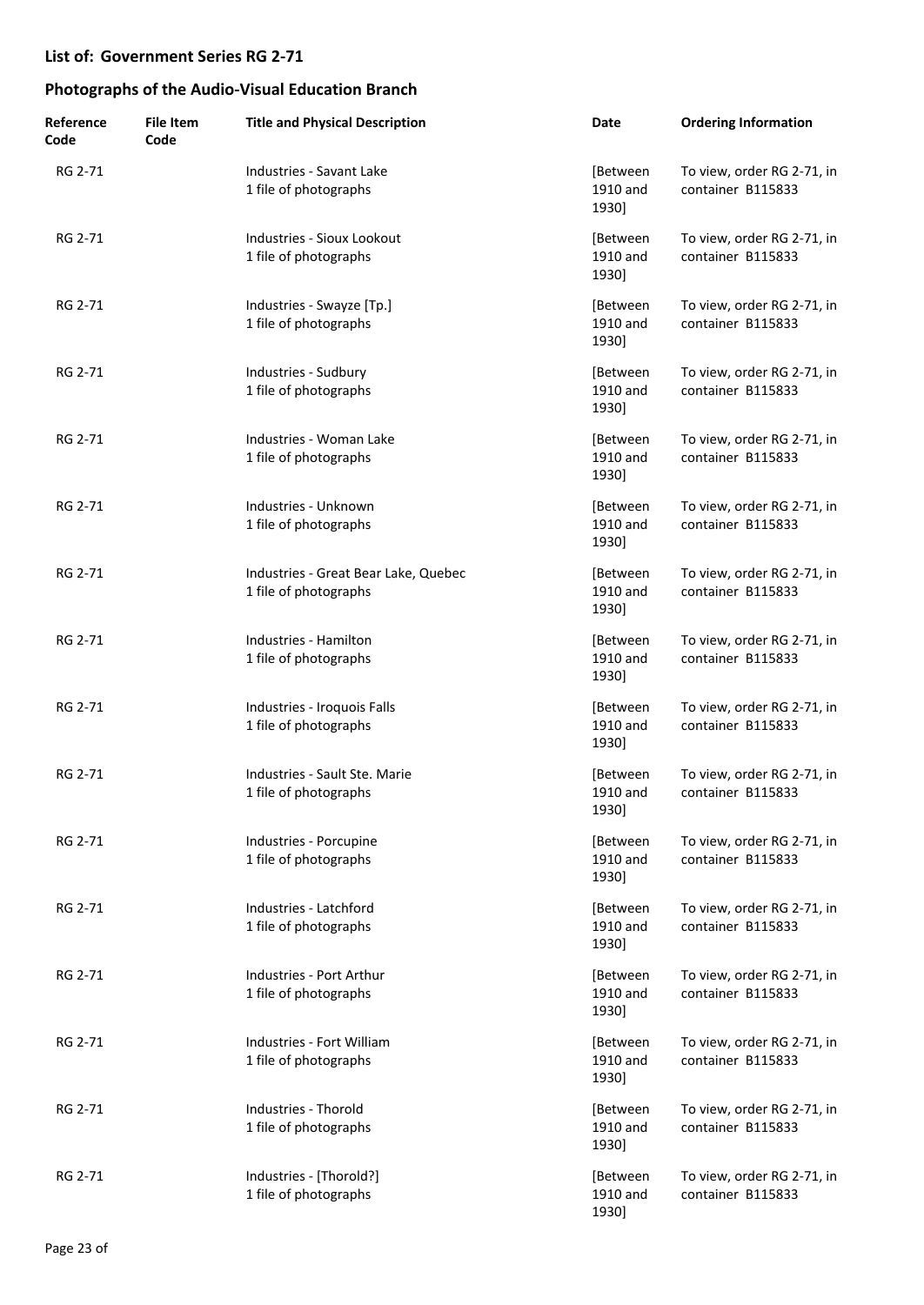| Reference<br>Code | <b>File Item</b><br>Code | <b>Title and Physical Description</b>                             | Date                          | <b>Ordering Information</b>                     |
|-------------------|--------------------------|-------------------------------------------------------------------|-------------------------------|-------------------------------------------------|
| RG 2-71           |                          | Industries - Toronto<br>1 file of photographs                     | [Between<br>1910 and<br>1930] | To view, order RG 2-71, in<br>container B115833 |
| RG 2-71           |                          | Industries - Sault Ste. Marie<br>1 file of photographs            | [Between<br>1910 and<br>1930] | To view, order RG 2-71, in<br>container B115833 |
| RG 2-71           |                          | Industries - Burlington<br>1 file of photographs                  | [Between<br>1910 and<br>1930] | To view, order RG 2-71, in<br>container B115833 |
| RG 2-71           |                          | Industries - Weston<br>1 file of photographs                      | [Between<br>1910 and<br>1930] | To view, order RG 2-71, in<br>container B115833 |
| RG 2-71           |                          | Industries - Montreal, Quebec<br>1 file of photographs            | [Between<br>1910 and<br>1930] | To view, order RG 2-71, in<br>container B115833 |
| RG 2-71           |                          | Industries - Hamilton<br>1 file of photographs                    | [Between<br>1910 and<br>1930] | To view, order RG 2-71, in<br>container B115833 |
| RG 2-71           |                          | Industries - Markdale<br>1 file of photographs                    | [Between<br>1910 and<br>1930] | To view, order RG 2-71, in<br>container B115833 |
| RG 2-71           |                          | Industries - Hespeler<br>1 file of photographs                    | [Between<br>1910 and<br>1930] | To view, order RG 2-71, in<br>container B115833 |
| RG 2-71           |                          | Industries - Toronto<br>1 file of photographs                     | [Between<br>1910 and<br>1930] | To view, order RG 2-71, in<br>container B115834 |
| RG 2-71           |                          | Agriculture - Brampton<br>1 file of photographs                   | [Between<br>1910 and<br>1930] | To view, order RG 2-71, in<br>container B115834 |
| RG 2-71           |                          | Agriculture - Britannia<br>1 file of photographs                  | [Between<br>1910 and<br>1930] | To view, order RG 2-71, in<br>container B115834 |
| RG 2-71           |                          | Agriculture - Clarkson<br>1 file of photographs                   | [Between<br>1910 and<br>1930] | To view, order RG 2-71, in<br>container B115834 |
| RG 2-71           |                          | Agriculture - Donlands [York Tp.]<br>1 file of photographs        | [Between<br>1910 and<br>1930] | To view, order RG 2-71, in<br>container B115834 |
| RG 2-71           |                          | Agriculture - Dufferin County<br>1 file of photographs            | [Between<br>1910 and<br>1930] | To view, order RG 2-71, in<br>container B115834 |
| RG 2-71           |                          | Agriculture - Goodwood<br>1 file of photographs                   | [Between<br>1910 and<br>1930] | To view, order RG 2-71, in<br>container B115834 |
| RG 2-71           |                          | Agriculture - Humber Bay [Etobicoke Tp.]<br>1 file of photographs | [Between<br>1910 and<br>1930] | To view, order RG 2-71, in<br>container B115834 |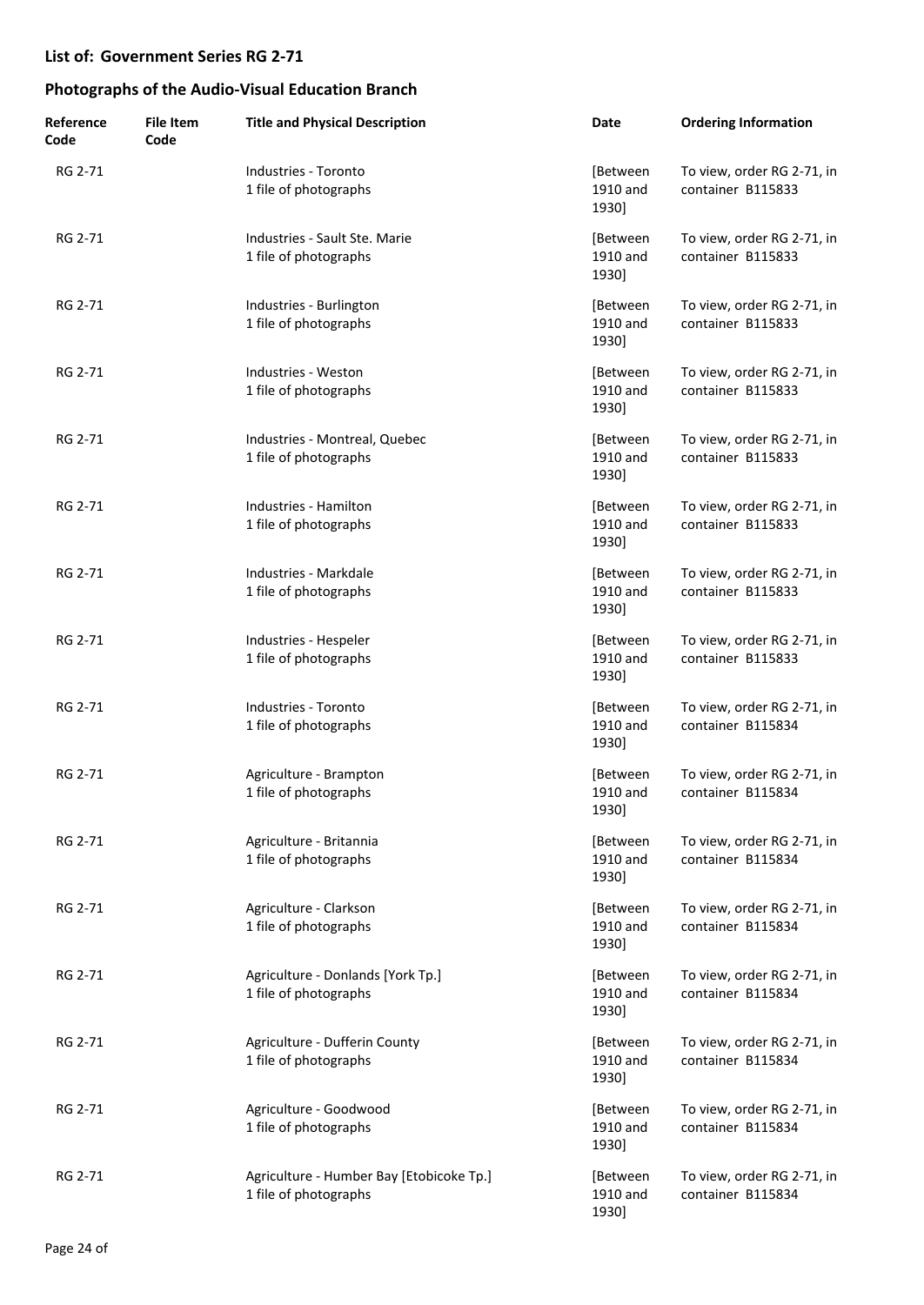| Reference<br>Code | <b>File Item</b><br>Code | <b>Title and Physical Description</b>                        | Date                          | <b>Ordering Information</b>                     |
|-------------------|--------------------------|--------------------------------------------------------------|-------------------------------|-------------------------------------------------|
| RG 2-71           |                          | Agriculture - Kent County<br>1 file of photographs           | [Between<br>1910 and<br>1930] | To view, order RG 2-71, in<br>container B115834 |
| RG 2-71           |                          | Agriculture - Kirkfield<br>1 file of photographs             | [Between<br>1910 and<br>1930] | To view, order RG 2-71, in<br>container B115834 |
| RG 2-71           |                          | Agriculture - Markham<br>1 file of photographs               | [Between<br>1910 and<br>1930] | To view, order RG 2-71, in<br>container B115834 |
| RG 2-71           |                          | Agriculture - Niagara [on-the-Lake]<br>1 file of photographs | [Between<br>1910 and<br>1930] | To view, order RG 2-71, in<br>container B115834 |
| RG 2-71           |                          | Agriculture - Oakville<br>1 file of photographs              | [Between<br>1910 and<br>1930] | To view, order RG 2-71, in<br>container B115834 |
| RG 2-71           |                          | Agriculture - Ridgetown<br>1 file of photographs             | [Between<br>1910 and<br>1930] | To view, order RG 2-71, in<br>container B115834 |
| RG 2-71           |                          | Agriculture - Streetsville<br>1 file of photographs          | [Between<br>1910 and<br>1930] | To view, order RG 2-71, in<br>container B115834 |
| RG 2-71           |                          | Agriculture - Thornloe<br>1 file of photographs              | [Between<br>1910 and<br>1930] | To view, order RG 2-71, in<br>container B115834 |
| RG 2-71           |                          | Agriculture - Toronto<br>1 file of photographs               | [Between<br>1910 and<br>1930] | To view, order RG 2-71, in<br>container B115834 |
| RG 2-71           |                          | Agriculture - Victoria Corners<br>1 file of photographs      | [Between<br>1910 and<br>1930] | To view, order RG 2-71, in<br>container B115834 |
| RG 2-71           |                          | Agriculture - Washago<br>1 file of photographs               | [Between<br>1910 and<br>1930] | To view, order RG 2-71, in<br>container B115834 |
| RG 2-71           |                          | Agriculture - Waterloo<br>1 file of photographs              | [Between<br>1910 and<br>1930] | To view, order RG 2-71, in<br>container B115834 |
| RG 2-71           |                          | Agriculture - Unknown<br>1 file of photographs               | [Between<br>1910 and<br>1930] | To view, order RG 2-71, in<br>container B115834 |
| RG 2-71           |                          | Agriculture - Ontario<br>1 file of photographs               | [Between<br>1910 and<br>1930] | To view, order RG 2-71, in<br>container B115834 |
| RG 2-71           |                          | Agriculture - Ontario<br>1 file of photographs               | [Between<br>1910 and<br>1930] | To view, order RG 2-71, in<br>container B115834 |
| RG 2-71           |                          | Agriculture - Ontario<br>1 file of photographs               | [Between<br>1910 and<br>1930] | To view, order RG 2-71, in<br>container B115834 |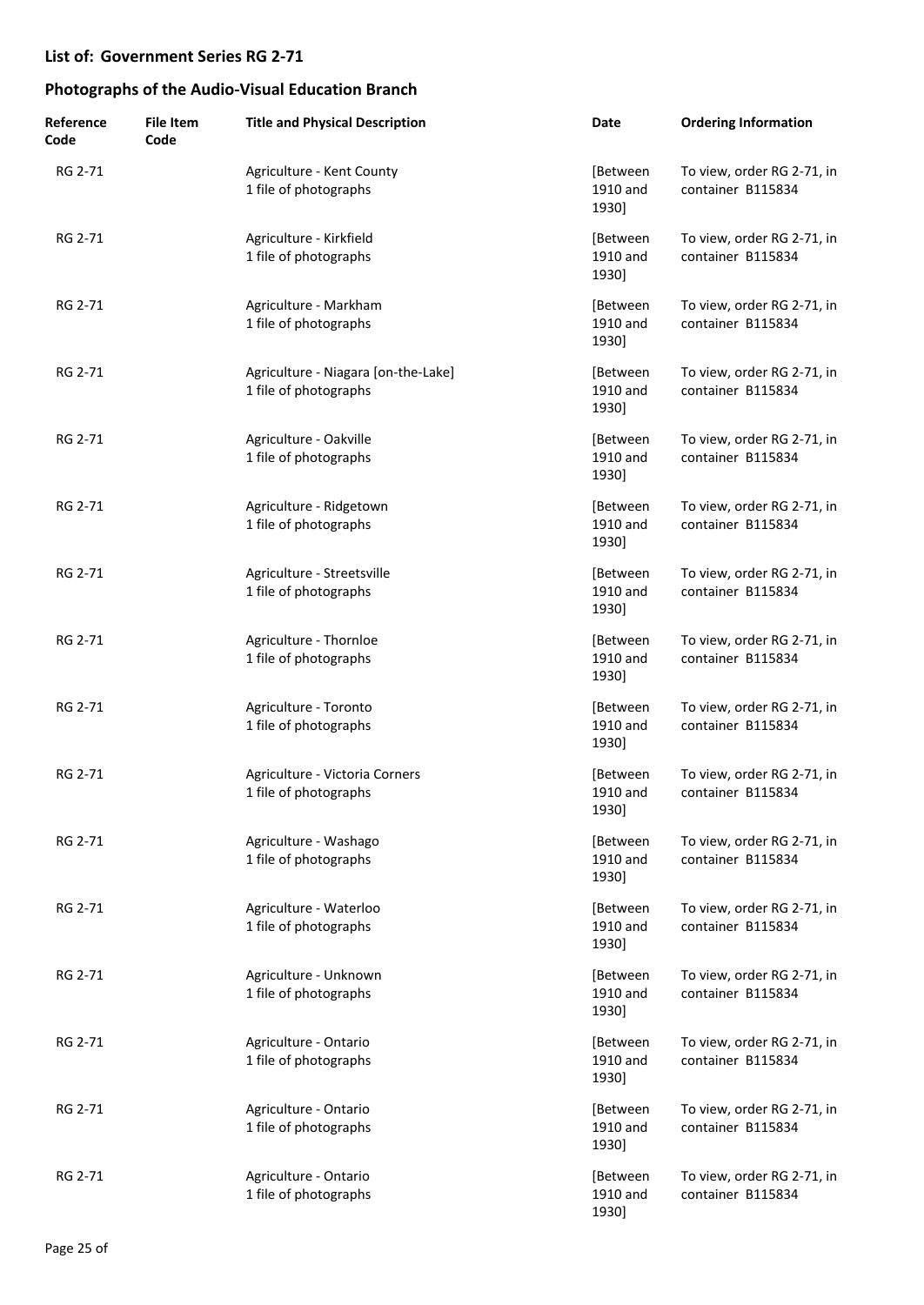| Reference<br>Code | <b>File Item</b><br>Code | <b>Title and Physical Description</b>                             | Date                          | <b>Ordering Information</b>                     |
|-------------------|--------------------------|-------------------------------------------------------------------|-------------------------------|-------------------------------------------------|
| RG 2-71           |                          | Agriculture - Ontario<br>1 file of photographs                    | [Between<br>1910 and<br>1930] | To view, order RG 2-71, in<br>container B115834 |
| RG 2-71           |                          | Agriculture - Ontario<br>1 file of photographs                    | [Between<br>1910 and<br>1930] | To view, order RG 2-71, in<br>container B115834 |
| RG 2-71           |                          | Agriculture - Niagara<br>1 file of photographs                    | [Between<br>1910 and<br>1930] | To view, order RG 2-71, in<br>container B115834 |
| RG 2-71           |                          | Agriculture - Ontario<br>1 file of photographs                    | [Between<br>1910 and<br>1930] | To view, order RG 2-71, in<br>container B115834 |
| RG 2-71           |                          | Agriculture - Ontario<br>1 file of photographs                    | [Between<br>1910 and<br>1930] | To view, order RG 2-71, in<br>container B115834 |
| RG 2-71           |                          | Agriculture - Ontario<br>1 file of photographs                    | [Between<br>1910 and<br>1930] | To view, order RG 2-71, in<br>container B115834 |
| RG 2-71           |                          | Agriculture - Fergus<br>1 file of photographs                     | [Between<br>1910 and<br>1930] | To view, order RG 2-71, in<br>container B115834 |
| RG 2-71           |                          | Agriculture - Ontario<br>1 file of photographs                    | [Between<br>1910 and<br>1930] | To view, order RG 2-71, in<br>container B115834 |
| RG 2-71           |                          | Agriculture - Ontario<br>1 file of photographs                    | [Between<br>1910 and<br>1930] | To view, order RG 2-71, in<br>container B115834 |
| RG 2-71           |                          | Agriculture - Woodbridge<br>1 file of photographs                 | [Between<br>1910 and<br>1930] | To view, order RG 2-71, in<br>container B115834 |
| RG 2-71           |                          | Agriculture - Cooksville, Dixie<br>1 file of photographs          | [Between<br>1910 and<br>1930] | To view, order RG 2-71, in<br>container B115834 |
| RG 2-71           |                          | Agriculture - Toronto<br>1 file of photographs                    | [Between<br>1910 and<br>1930] | To view, order RG 2-71, in<br>container B115834 |
| RG 2-71           |                          | Agriculture - Ontario<br>1 file of photographs                    | [Between<br>1910 and<br>1930] | To view, order RG 2-71, in<br>container B115834 |
| RG 2-71           |                          | Agriculture - Kent County<br>1 file of photographs                | [Between<br>1910 and<br>1930] | To view, order RG 2-71, in<br>container B115834 |
| RG 2-71           |                          | Agriculture - Humber Bay [Etobicoke Tp.]<br>1 file of photographs | [Between<br>1910 and<br>1930] | To view, order RG 2-71, in<br>container B115834 |
| RG 2-71           |                          | Agriculture - Humber Bay [Etobicoke Tp.]<br>1 file of photographs | [Between<br>1910 and<br>1930] | To view, order RG 2-71, in<br>container B115834 |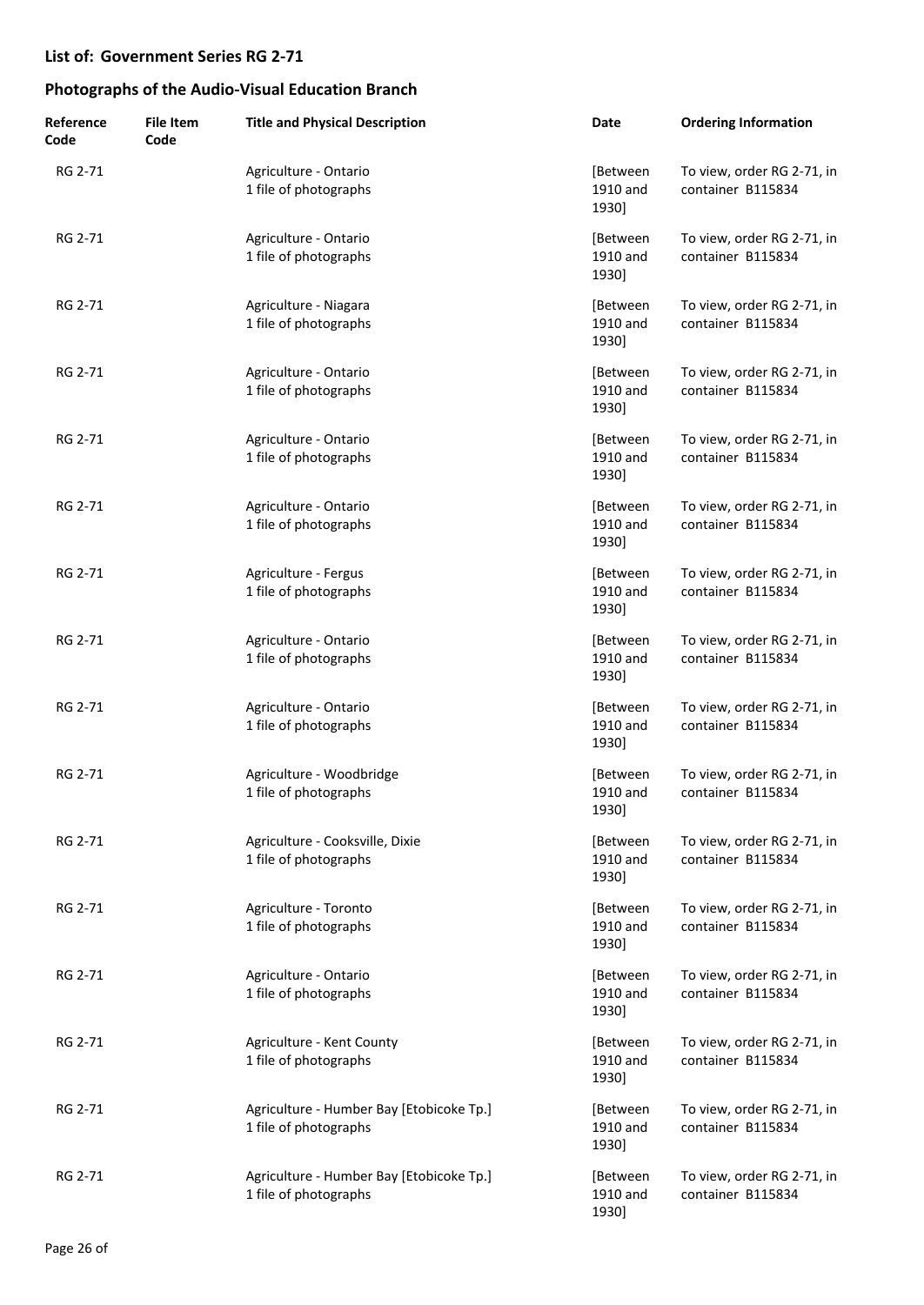| Reference<br>Code | <b>File Item</b><br>Code | <b>Title and Physical Description</b>                             | Date                          | <b>Ordering Information</b>                     |
|-------------------|--------------------------|-------------------------------------------------------------------|-------------------------------|-------------------------------------------------|
| RG 2-71           |                          | Agriculture - Humber Bay [Etobicoke Tp.]<br>1 file of photographs | [Between<br>1910 and<br>1930] | To view, order RG 2-71, in<br>container B115834 |
| RG 2-71           |                          | Agriculture - Humber Bay [Etobicoke Tp.]<br>1 file of photographs | [Between<br>1910 and<br>1930] | To view, order RG 2-71, in<br>container B115834 |
| RG 2-71           |                          | Agriculture - Kent County<br>1 file of photographs                | [Between<br>1910 and<br>1930] | To view, order RG 2-71, in<br>container B115834 |
| RG 2-71           |                          | Agriculture - Toronto<br>1 file of photographs                    | [Between<br>1910 and<br>1930] | To view, order RG 2-71, in<br>container B115834 |
| RG 2-71           |                          | Agriculture - Caledon<br>1 file of photographs                    | [Between<br>1910 and<br>1930] | To view, order RG 2-71, in<br>container B115834 |
| RG 2-71           |                          | Agriculture - Ontario<br>1 file of photographs                    | [Between<br>1910 and<br>1930] | To view, order RG 2-71, in<br>container B115834 |
| RG 2-71           |                          | Agriculture - Toronto<br>1 file of photographs                    | [Between<br>1910 and<br>1930] | To view, order RG 2-71, in<br>container B115834 |
| RG 2-71           |                          | Agriculture - Toronto<br>1 file of photographs                    | [Between<br>1910 and<br>1930] | To view, order RG 2-71, in<br>container B115834 |
| RG 2-71           |                          | Agriculture - Dundas<br>1 file of photographs                     | [Between<br>1910 and<br>1930] | To view, order RG 2-71, in<br>container B115834 |
| RG 2-71           |                          | Agriculture - Galt<br>1 file of photographs                       | [Between<br>1910 and<br>1930] | To view, order RG 2-71, in<br>container B115834 |
| RG 2-71           |                          | Agriculture - Niagara-on-the-Lake<br>1 file of photographs        | [Between<br>1910 and<br>1930] | To view, order RG 2-71, in<br>container B115834 |
| RG 2-71           |                          | Agriculture - Orillia<br>1 file of photographs                    | [Between<br>1910 and<br>1930] | To view, order RG 2-71, in<br>container B115834 |
| RG 2-71           |                          | Agriculture - St. Catharines<br>1 file of photographs             | [Between<br>1910 and<br>1930] | To view, order RG 2-71, in<br>container B115834 |
| RG 2-71           |                          | Agriculture - Scarborough<br>1 file of photographs                | [Between<br>1910 and<br>1930] | To view, order RG 2-71, in<br>container B115834 |
| RG 2-71           |                          | Agriculture - Toronto<br>1 file of photographs                    | [Between<br>1910 and<br>1930] | To view, order RG 2-71, in<br>container B115834 |
| RG 2-71           |                          | Agriculture - Fergus<br>1 file of photographs                     | [Between<br>1910 and<br>1930] | To view, order RG 2-71, in<br>container B115834 |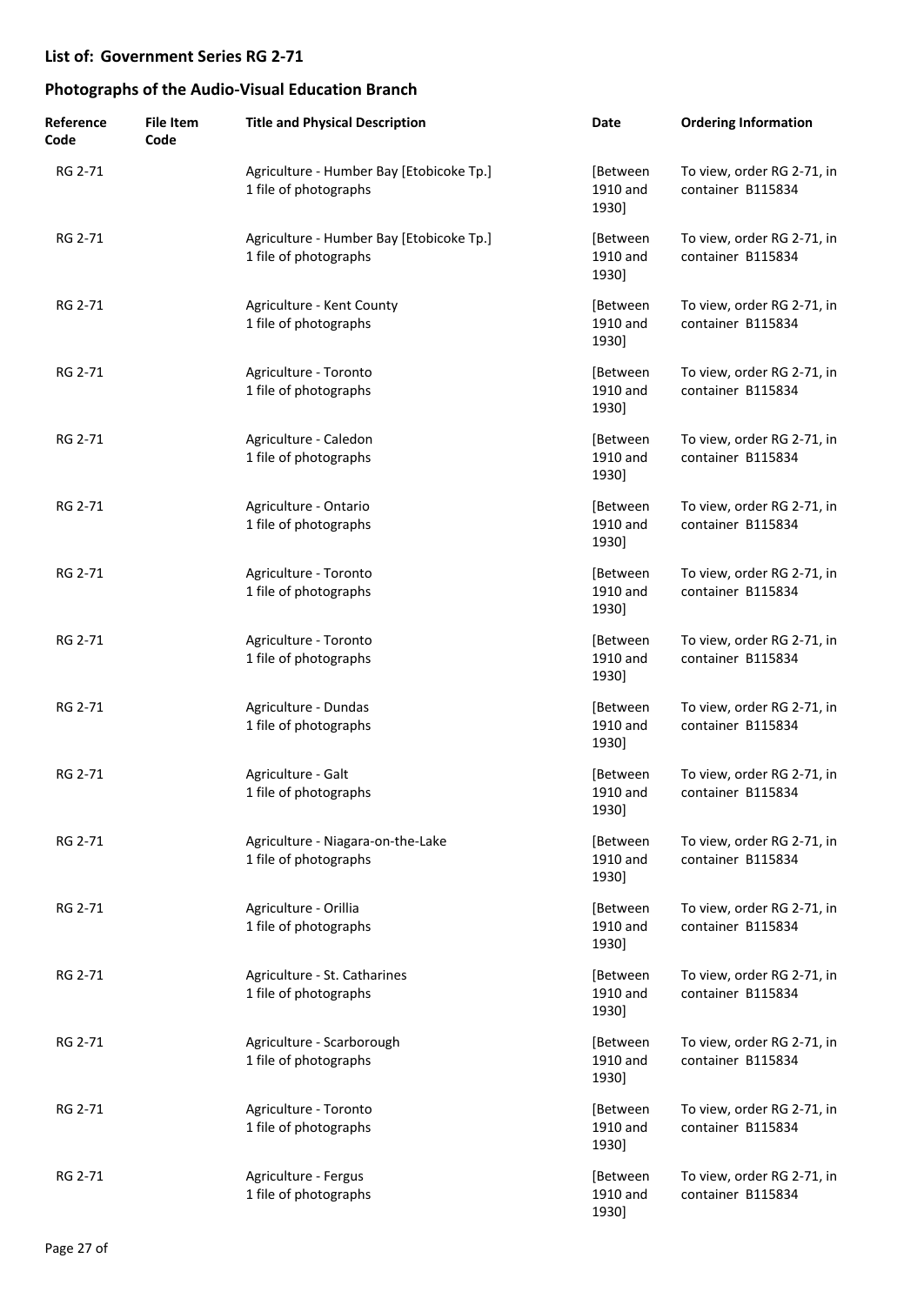| Reference<br>Code | <b>File Item</b><br>Code | <b>Title and Physical Description</b>                          | Date                          | <b>Ordering Information</b>                     |
|-------------------|--------------------------|----------------------------------------------------------------|-------------------------------|-------------------------------------------------|
| RG 2-71           |                          | Agriculture - Hamilton<br>1 file of photographs                | [Between<br>1910 and<br>1930] | To view, order RG 2-71, in<br>container B115834 |
| RG 2-71           |                          | Agriculture - Toronto<br>1 file of photographs                 | [Between<br>1910 and<br>1930] | To view, order RG 2-71, in<br>container B115834 |
| RG 2-71           |                          | Agriculture - Port Credit<br>1 file of photographs             | [Between<br>1910 and<br>1930] | To view, order RG 2-71, in<br>container B115834 |
| RG 2-71           |                          | Agriculture - Orillia<br>1 file of photographs                 | [Between<br>1910 and<br>1930] | To view, order RG 2-71, in<br>container B115834 |
| RG 2-71           |                          | Agriculture - Meaford<br>1 file of photographs                 | [Between<br>1910 and<br>1930] | To view, order RG 2-71, in<br>container B115834 |
| RG 2-71           |                          | Agriculture - Edgemere [sic]<br>1 file of photographs          | [Between<br>1910 and<br>1930] | To view, order RG 2-71, in<br>container B115834 |
| RG 2-71           |                          | Agriculture - Toronto<br>1 file of photographs                 | [Between<br>1910 and<br>1930] | To view, order RG 2-71, in<br>container B115834 |
| RG 2-71           |                          | Agriculture - Clarkson<br>1 file of photographs                | [Between<br>1910 and<br>1930] | To view, order RG 2-71, in<br>container B115834 |
| RG 2-71           |                          | Agriculture - York Mills<br>1 file of photographs              | [Between<br>1910 and<br>1930] | To view, order RG 2-71, in<br>container B115834 |
| RG 2-71           |                          | Ontario Agricultural College - Guelph<br>1 file of photographs | [Between<br>1910 and<br>1930] | To view, order RG 2-71, in<br>container B115834 |
| RG 2-71           |                          | Ontario Agricultural College - Guelph<br>1 file of photographs | [Between<br>1910 and<br>1930] | To view, order RG 2-71, in<br>container B115834 |
| RG 2-71           |                          | Ontario Agricultural College - Guelph<br>1 file of photographs | [Between<br>1910 and<br>1930] | To view, order RG 2-71, in<br>container B115834 |
| RG 2-71           |                          | Ontario Agricultural College - Guelph<br>1 file of photographs | [Between<br>1910 and<br>1930] | To view, order RG 2-71, in<br>container B115834 |
| RG 2-71           |                          | Ontario Agricultural College - Guelph<br>1 file of photographs | [Between<br>1910 and<br>1930] | To view, order RG 2-71, in<br>container B115834 |
| RG 2-71           |                          | Ontario Agricultural College - Guelph<br>1 file of photographs | [Between<br>1910 and<br>1930] | To view, order RG 2-71, in<br>container B115834 |
| RG 2-71           |                          | Ontario Agricultural College - Guelph<br>1 file of photographs | [Between<br>1910 and<br>1930] | To view, order RG 2-71, in<br>container B115834 |